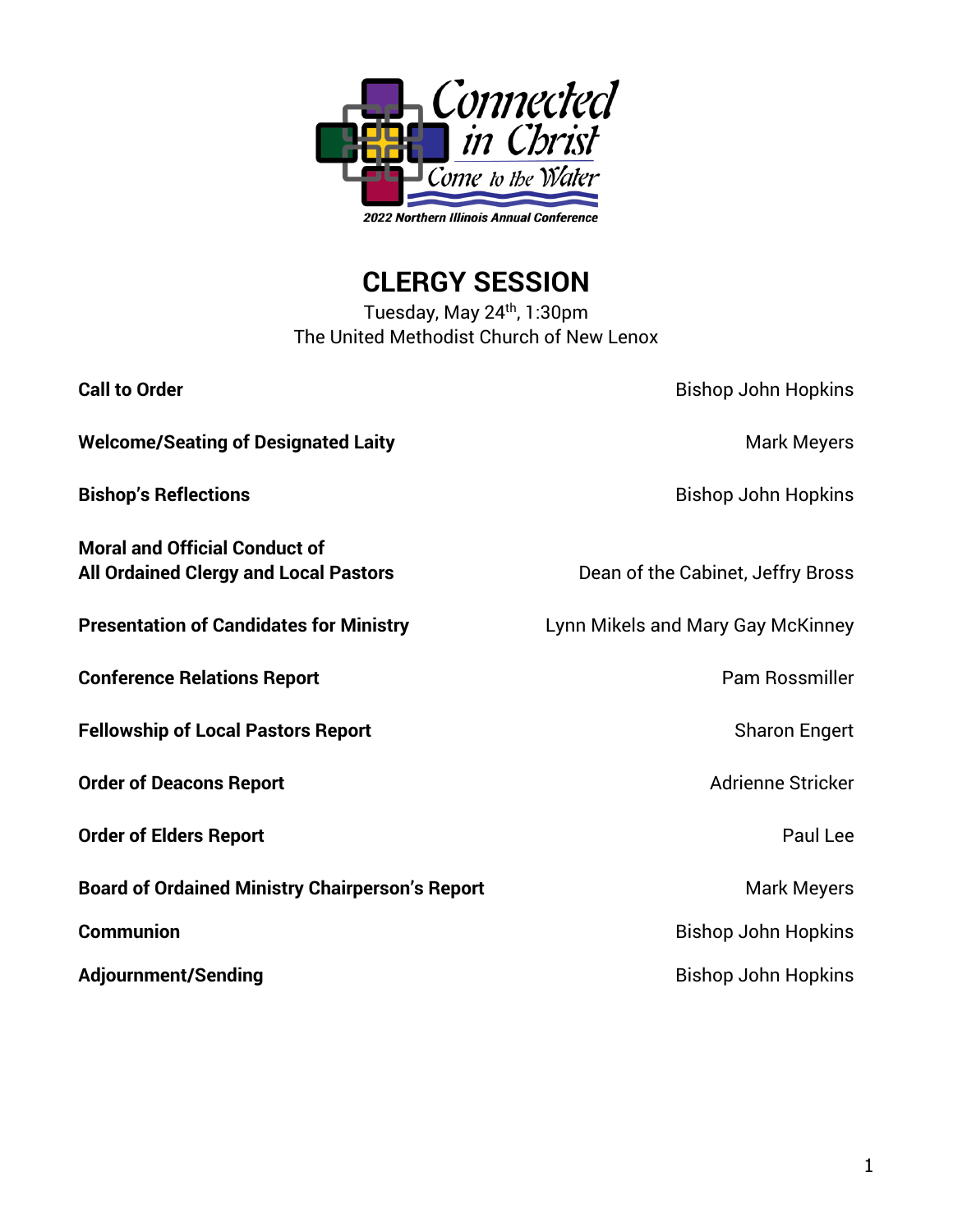

**Seating of Designated Laity at Clergy Session**

(Updated 5/2022)

## **MOTION TO BE MADE AS FOLLOWS:**

Bishop, I move that the laypersons, local pastors and associate members of the annual conference who are members of the Northern Illinois Conference Board of Ordained Ministry be seated within the Clergy Session with voting privileges. And that the following Annual Conference staff persons be allowed to be present during the 2022 Clergy Session:

> Marva Andrews – Bishop's Administrative Assistant Anne Marie Gerhardt – Director of Communications Randy Hayes – Conference Secretary Lisa Smith – Communications Specialist

## **TO ALL PERSONS GATHERED HERE TODAY, just a reminder:**

You **can** vote at Clergy Session "on matters of ordination, character and conference relations of other clergy" if:

- You are a clergy member in full connection;
- Or you are a member of the Board of Ordained Ministry

You **cannot** vote at Clergy Session if you are a:

- Provisional Member
- Associate and Affiliate Clergy Member
- Full-time and Part-time Local Pastor
- Clergy Members of another annual conference or other Methodist denominations (346.1)
- Clergy from other denominations (346.2)
- Laity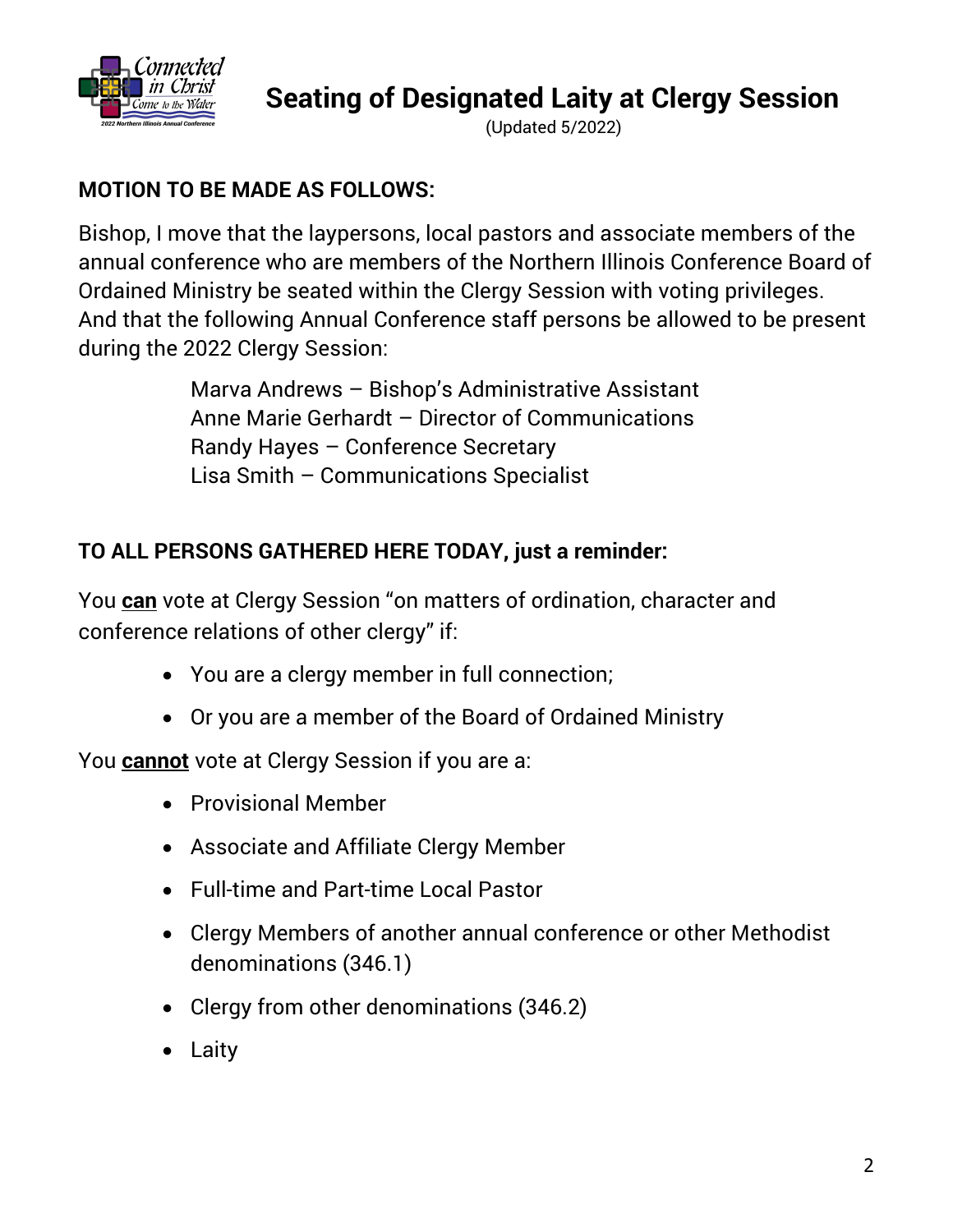

# **Order of Elders**

*The following persons are recommending for provisional membership and commissioning as Elder candidates:*

KICHEON PETER AHN 69 Snow Street Chadwick, IL 61014 B.Th. Methodist Theological University M.Div. Garrett-Evangelical Theological Seminary M, A(Korean), PE

KIMBERLY DAWN CHAPMAN 315 E. Hill ST Genoa, IL 60135 B.A. Oakland City University M.Div. Garrett-Evangelical Theological Seminary F, C, PE

DANA MARIE COX 2532 S. Chana RD Chana, IL 61015 B.S. University of Phoenix M.Div. University of Dubuque F, C, PE

JOEL MCCLELLAN 201 N. Main St Coleta, IL 61081 B.A. Judson University M.Div. Garrett-Evangelical Theological Seminary M, C, PE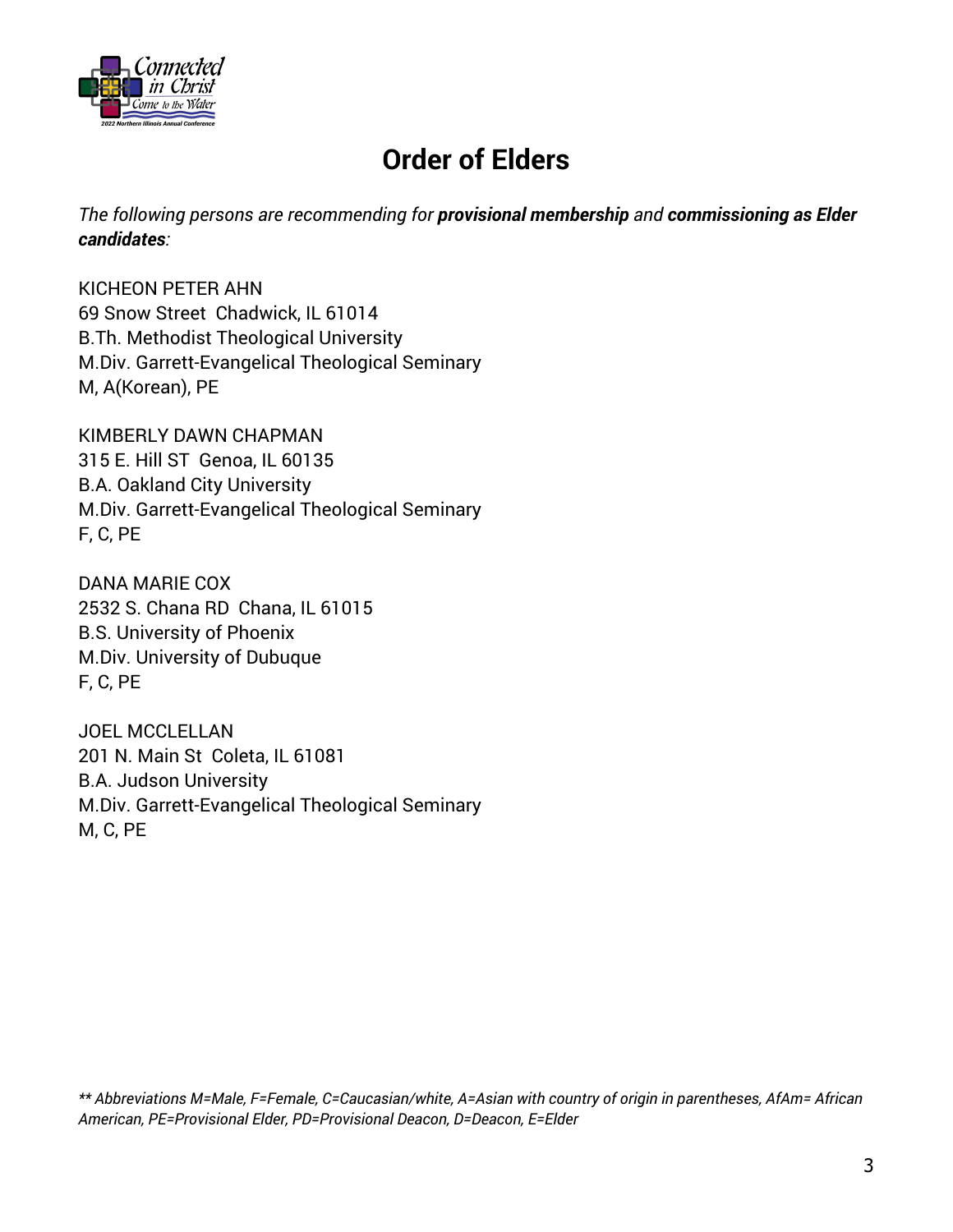

# **Order of Elders**

*The following persons whom we are recommending for full membership and ordination as ELDER:*

SEAMUS ENRIGHT 2494 Reynolds RD Ashton, IL 61006 B.A. Judson University M.Div. Chicago Theological Seminary M, C, E

JIN HO HONG 410 W. Ivy Lane Arlington Heights, IL 60004 B.A. Hyupsung University M.Div. Garrett-Evangelical Theological Seminary M, A(Korean), E

PAMELA PIRTLE 3538 Park Place Flossmoor, IL 60422 B.A. National Louis University M.Div. Garrett-Evangelical Theological Seminary F, AfAm, E

KERI RAINSBERGER 530 Fairway DR Lena, IL 61042 B.A. Indiana University M.Div. Garrett-Evangelical Theological Seminary F, C, E

MEGAN ALEXANDRA DEAN TOBOLA 21 E. Franklin AV Naperville, IL 60540 B.A. Loyola University M.Div. Garrett-Evangelical Theological Seminary F, AfAm, E

DAEGYU DAVE YIM 2028 Arnold ST Savanna, IL 61074 B. Th. Methodist Theological University M.Div. Garrett-Evangelical Theological Seminary M, A(Korean), E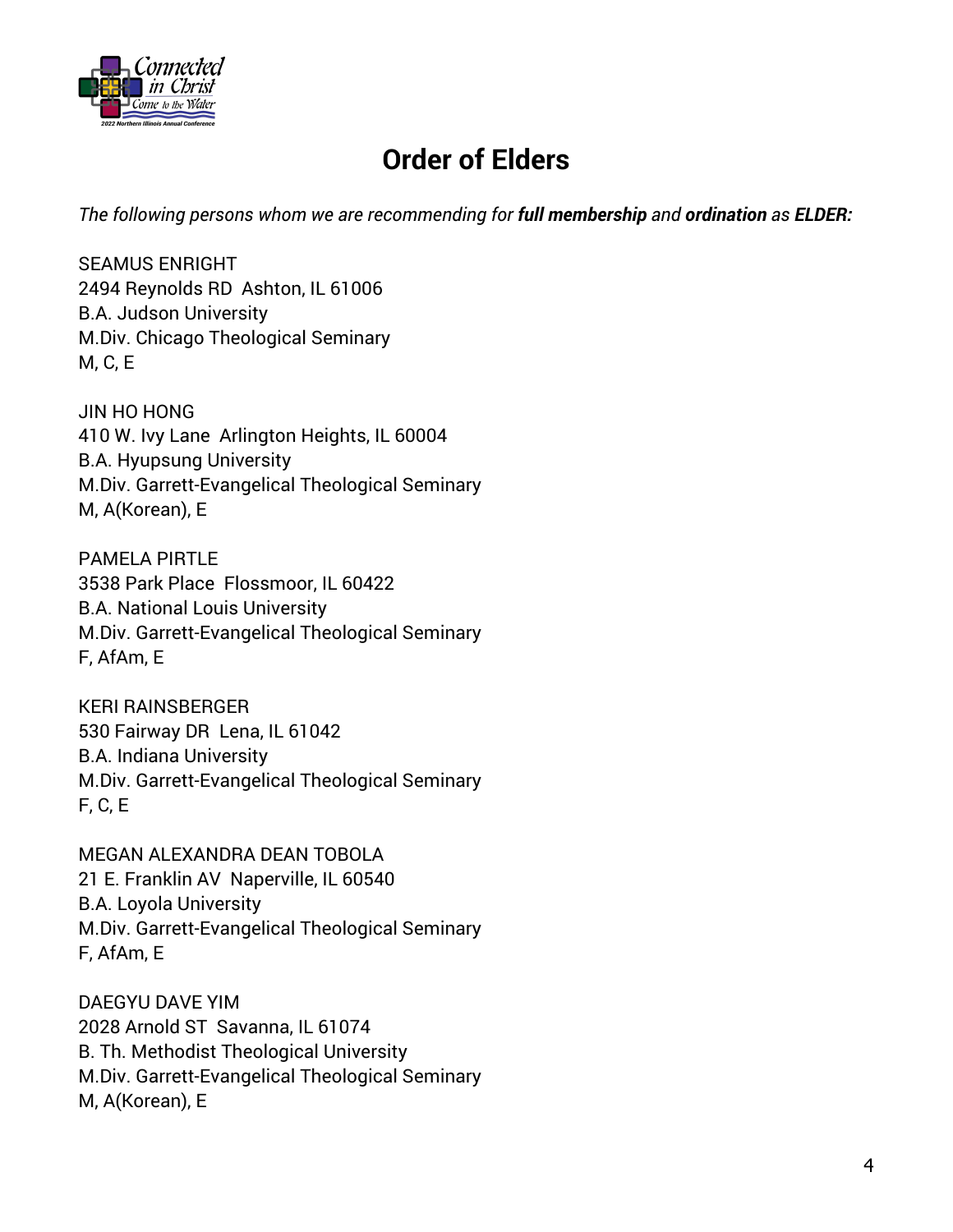

# **Order of Deacons**

This person is recommended for **provisional membership** and **commissioning** as a **Deacon candidate**:

ANTHONY LIVOTI 610 Oyster Creek Drive Richwood TX 77531 B.S. Indiana Wesleyan University M.Div. Garret-Evangelical Theological Seminary M, C, PD

This person is recommended for **full membership** and **ordination** as **Deacon**:

ANNIE A. LOCKHART GILROY 701 W. 101st Pl. S. Apt. 927 Jenks OK 74037 B.A. Dickinson College M.Div. Princeton Theological Seminary Ph.D. Garrett-Evangelical Theological Seminary F, AfAm/ A (East Indian), D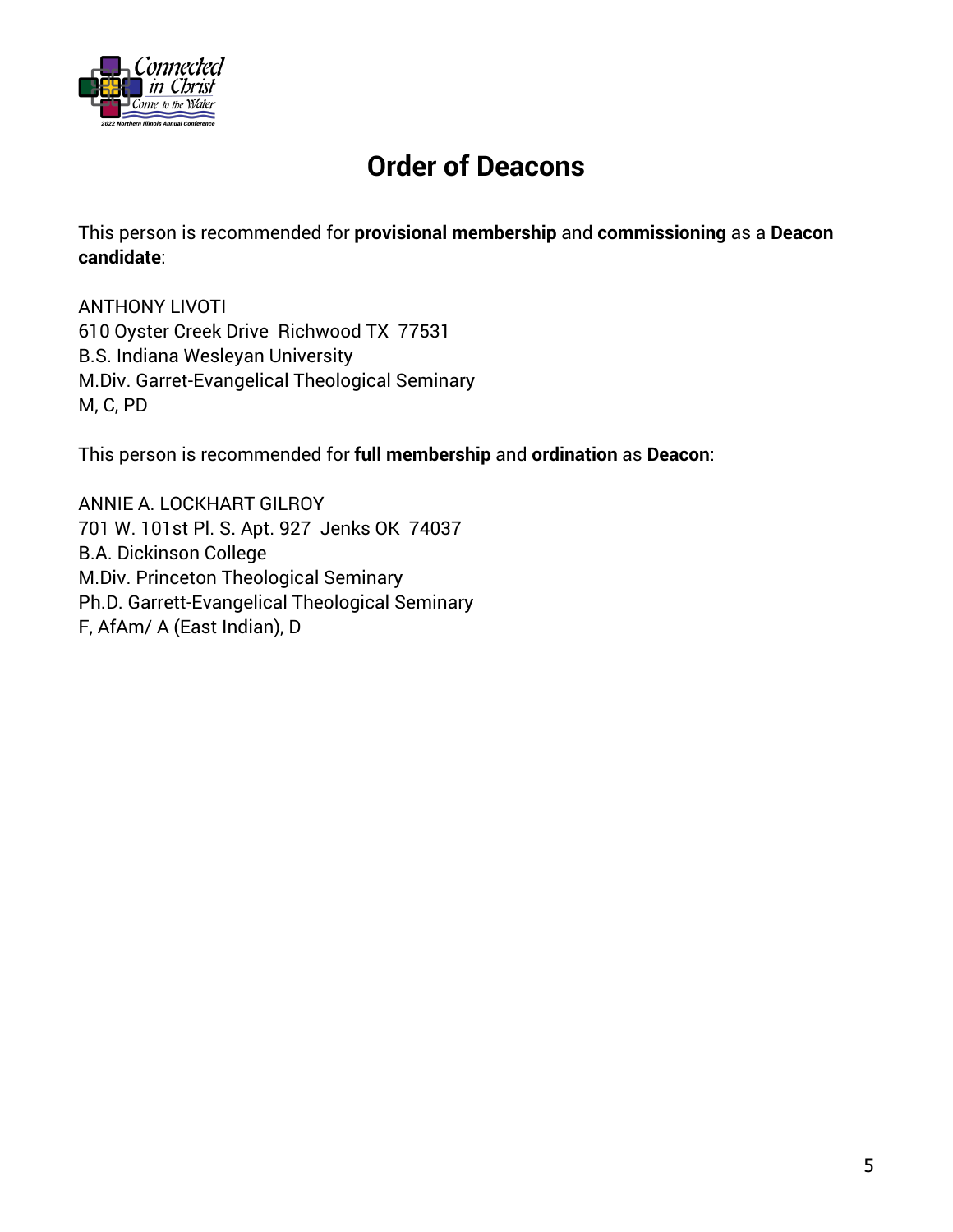

## PART 1 – MATTERS REQUIRING VOTE

1.What clergy in good standing in other Christian denominations have been approved to serve appointments or ecumenical ministries within the bounds of the Annual Conference while retaining their denominational affiliation (¶¶331.8, 346.2) (*v*) Designate with an asterisk those who have been accorded voting rights within the annual conference. Indicate credential.

| Name                    | <b>Clergy Status</b> | Denomination              |
|-------------------------|----------------------|---------------------------|
| DeVries, Rich           | Ordained             | <b>American Baptist</b>   |
| Fiut, Casey             | Ordained             | Roman Catholic            |
| Hill, Charlene          | Ordained             | United Church of Christ   |
| James-Brown, Erin       | Ordained             | United Church of Christ   |
| Lee, Dong Keun          | Ordained             | Korean Methodist Church   |
| Mitchell, Julie Windsor | Ordained             | United Church of Christ   |
| Pathak, Vinay           | Ordained             | Methodist Church in India |
| Stone, Delian           | Ordained             | United Church of Christ   |
| Wilson-Howard, Janette  | Ordained             | <b>Baptist</b>            |

2. Who are affiliate members: List alphabetically; indicate annual conference or denomination where membership is held.

Without vote (¶¶334.5, 344.4) (*v* 2/3)

| Name               | Member<br>Conference/Denomination | <b>First Year of Affiliation</b> |
|--------------------|-----------------------------------|----------------------------------|
| Case, Ronna L.     | California-Nevada                 | 1997                             |
| Collier, Elizabeth | South Carolina                    | 2005                             |

3. Who have been received by transfer from other annual conferences of The United Methodist Church (¶¶347.1, 416.5, 635.2n) List alphabetically. Indicate credential. See note preceding Question 27.: (*v*)

| Name          | Clergy Status | <b>Previous Conference</b> | Date of Transfer |
|---------------|---------------|----------------------------|------------------|
| Miller, Innis | FE            | ∟iberia                    | 7/1/2022         |

4. What Provisional members have transferred from other conferences or denominations (¶347.1) (*v*)

| Name             | <b>Clergy Status</b> | Original Year of<br>Membership | <b>Previous Conference</b><br>or Denomination |
|------------------|----------------------|--------------------------------|-----------------------------------------------|
| McLeod, Aaron J. | PF                   | 2022                           | United Church of<br>Christ                    |

5. Who are the provisional, ordained members or associate members on leave of absence and for what number of years consecutively has each held this relation (¶353) Indicate credential. Record Charge Conference where membership is held.

| <b>Name</b>           | Clergy<br>Status | Date<br>Effective | <b>Charge Conference</b> |
|-----------------------|------------------|-------------------|--------------------------|
| Davis-Bridges, Regina | FD               | 7/1/2021          | Homewood: St. Andrew     |
| Fox, Monty            | FF               | 6/1/2018          | <b>Cherry Valley</b>     |
| Flinn-Portee, Susan   | FF.              | 7/1/2019          | Oak Park First           |
| Judd, Paul            | FF               | 7/1/2020          |                          |

(1) Personal, 5 years or less (¶353.2a 3) (*v*)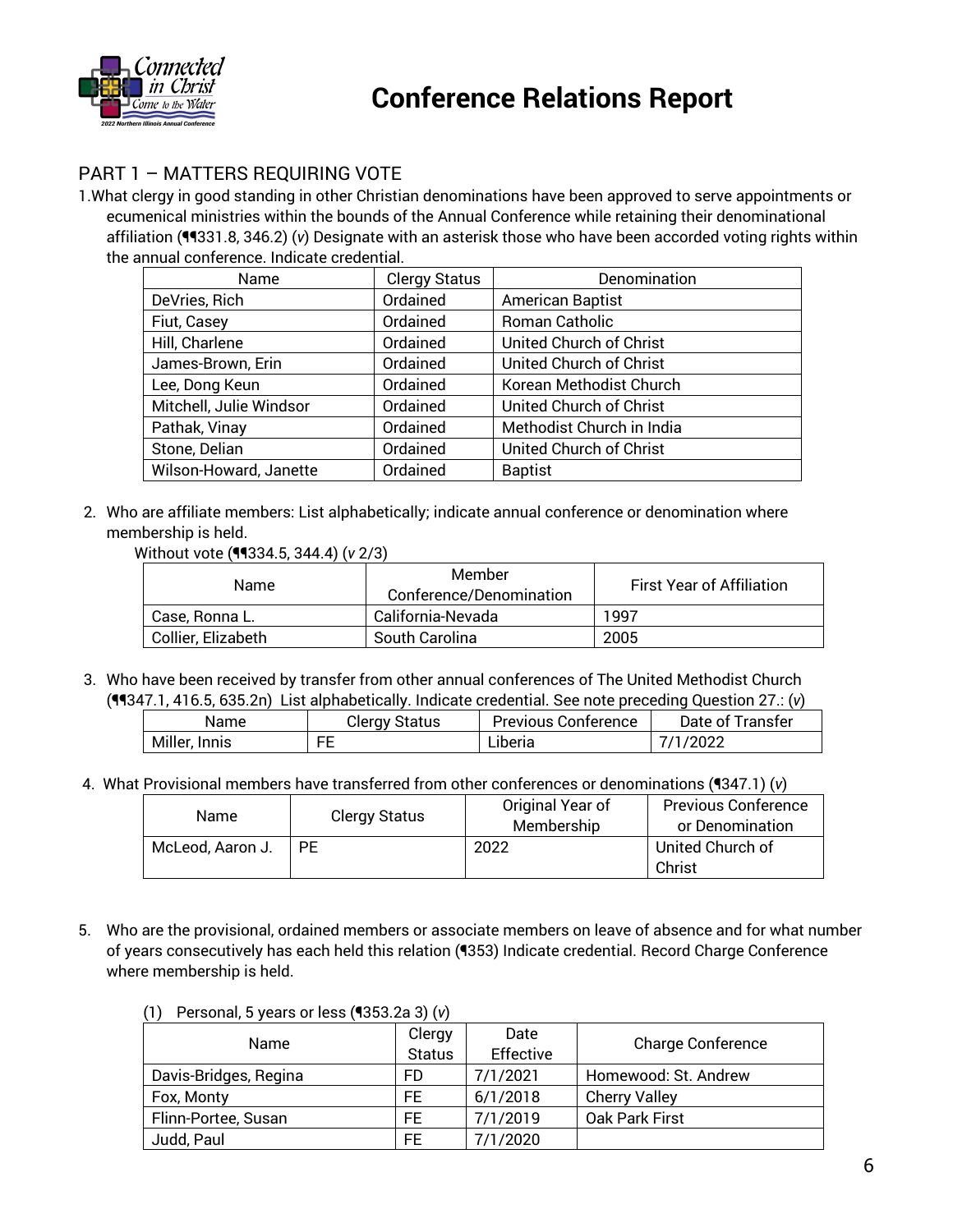

| rn Illinois Annual Conference |     |            |                 |
|-------------------------------|-----|------------|-----------------|
| Lim, Kwang Sung               | FE. | 9/15/2021  |                 |
| Stricker, Adrienne            | FD  | 1/1/2021   | Skokie: Central |
| Talapian, Reuel Argamaso      | FE  | 12/31/2021 |                 |
| Yun, Kookjin                  | FE  | 7/1/2022   |                 |

(2) Personal, more than 5 years (¶353.2a 3) (*v* 2/3)

| Name               | Clergy<br>Status | Date<br>Effective | <b>Charge Conference</b> |
|--------------------|------------------|-------------------|--------------------------|
| Hayag, Jonathan B. | FD               | 7/1/2014          |                          |

#### (3) Family, more than 5 years (¶353.2b 3) (*v* 2/3)

| Name               | Clergy<br>Status | Date<br>Effective | <b>Charge Conference</b> |
|--------------------|------------------|-------------------|--------------------------|
| Best, Judith Early | FE               | 7/1/2007          |                          |

#### 6. Who are granted sabbatical leave (¶351) (*v*)

| Name           | Clergy<br>Status | Date Effective | <b>Charge Conference</b> |
|----------------|------------------|----------------|--------------------------|
| Kardon, Hannah | FF               | 7/1/2022       |                          |

7. Who have been granted medical leave due to medical or disabling conditions (¶356) (*v***)**

| Name               | Clergy<br><b>Status</b> | Date Effective | <b>Charge Conference</b> |
|--------------------|-------------------------|----------------|--------------------------|
| Black, Geraldine   | FF                      | 11/01/2003     |                          |
| Crites, Laura      | FF                      | 11/20/2017     |                          |
| Hawkins, Lynda W.  | FF                      | 7/1/2005       |                          |
| Nolla, Anna Awilda | FF.                     | 1/1/2007       |                          |

8. What members in full connection have been retired (¶357): **List** alphabetically - If retiring in the interim between conference sessions (¶357.2d), indicate the effective date of retirement. (Under ¶357.1, *no vote* required; under ¶357.2, *v*; under ¶357.3, *v* 2/3)

Deacons

a) This year

| Name            | Date Effective | <b>Years of Service</b> |
|-----------------|----------------|-------------------------|
| Magrini, Cheryl | 7/1/2022       |                         |
| Roth, Bonny     | 11/17/2021     | 9.5                     |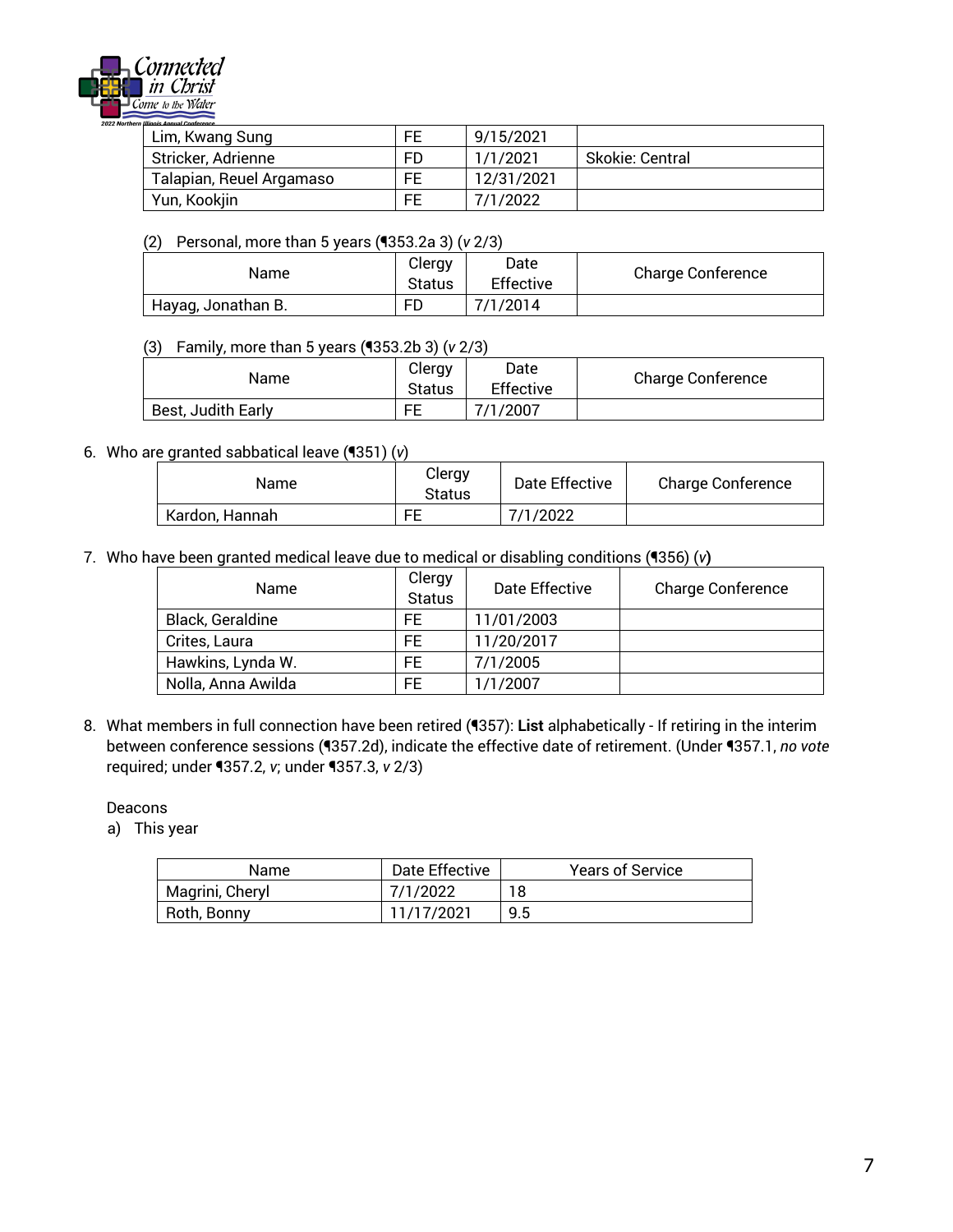

### Elders

#### b) This year

| Name                         | Date Effective | <b>Years of Service</b> |
|------------------------------|----------------|-------------------------|
| Campbell, Robert             | 5/15/2022      | 27.75                   |
| Dunlap-Berg, Larry (No Vote) | 7/1/2022       | 12.75                   |
| Hadaway, Vickie              | 7/1/2022       | 19.5                    |
| Lacock, Michelle Oberwise    | 8/1/2021       | 36                      |
| McKay, Catiana (No Vote)     | 7/1/2022       | 23                      |
| Percell, Deborah             | 7/1/2022       | 21                      |
| Pereira, Peter               | 7/1/2022       | 35.5                    |
| Rossmiller, Pam              | 7/1/2022       | 13                      |
| Sanders, Michelle            | 7/1/2022       | 21                      |
| Swinson, Daniel              | 7/1/2022       | 43                      |

9. Who have been recognized as retired local pastors (1320.5):

### This year

|                | Date      | <b>Years of Service</b> |
|----------------|-----------|-------------------------|
| Name           | Effective |                         |
| Engert, Sharon | 7/1/2022  | 13.5                    |
| Fassig, Rich   | 7/1/2022  | 12.75                   |
| Lafferty, Teri | 7/1/2022  | 11.75                   |
| Stewart, Cheri | 7/1/2022  | 16                      |
|                |           |                         |

- 10. Who are approved for less than full-time service
	- a) What associate members and elders (full and provisional) are approved for appointment to less than fulltime service, what is the total number of years for which such approval has been granted to each, and for what fraction of full-time of service (in one-quarter, one-half, or three-quarter increments) is approval granted (¶¶338.2, 342.2, 1506) (*v* 2/3, after 8 years *v* 3/4):

| <b>Name</b>           | Appointment            | <b>Fraction of Full-Time</b><br>Service |
|-----------------------|------------------------|-----------------------------------------|
| Campañano Juancho     | <b>Western Springs</b> | $\frac{1}{2}$                           |
| Cripps-Valejo, Paula  | Chicago: Humboldt Park | ⅓                                       |
| Johnicker, Violet     | Rockford: Brooke Road  | $\frac{3}{4}$                           |
| Rawlinson, Tom        | Chicago: St. Mathew    | $\frac{1}{2}$                           |
| Rutherford, Elizabeth | Apple River & Scales   | $\frac{3}{4}$                           |
|                       | Mound                  |                                         |
| Smith, Matthew        | Warren                 | ⅓                                       |

b) What deacons in full connection and provisional deacons are approved for appointment to less than fulltime service (¶331.7)

| Name             | Appointment                 | <b>Fraction of Full-Time</b><br><b>Service</b> |
|------------------|-----------------------------|------------------------------------------------|
| Javore, Barbara  | <b>Glencoe: North Shore</b> | $\frac{1}{2}$                                  |
| Rainey, Virginia | Lombard: First              | $\frac{1}{2}$                                  |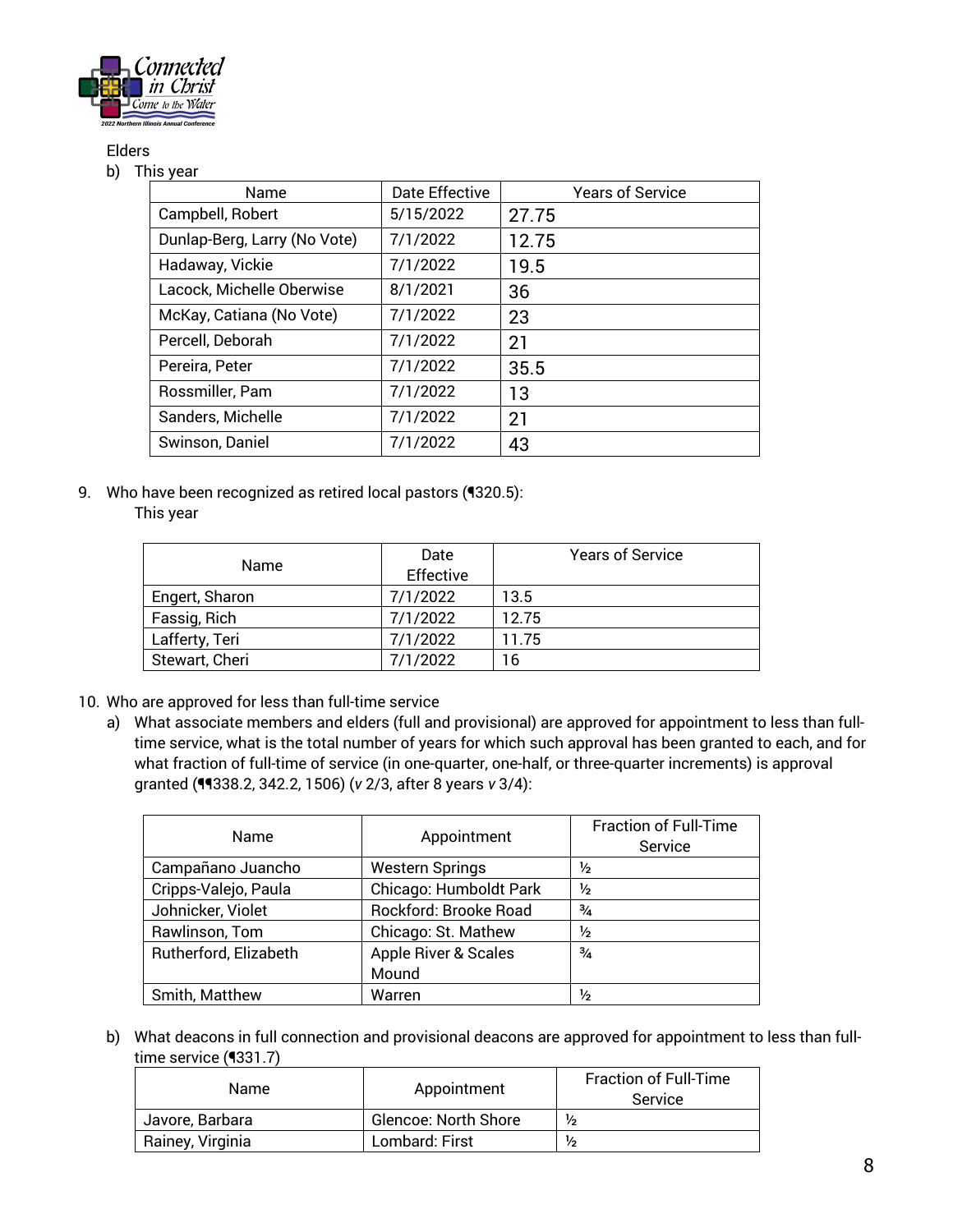

11. What elders (full connection and provisional), associate members, and local pastors are appointed to extension ministries for the ensuing year.

To other valid ministries under the provisions of ¶344.1d **(**v 2/3)

### Elders:

| Name                                 | Clergy<br><b>Status</b> | <b>Start</b><br>Date | Ministry                                                                       | Charge<br>Conference                       |
|--------------------------------------|-------------------------|----------------------|--------------------------------------------------------------------------------|--------------------------------------------|
| Ahn, Ilsup                           | <b>FE</b>               | 2004                 | North Park College, Chicago, IL                                                | Glenview                                   |
| Biekman, Robert                      | <b>FE</b>               | 2020                 | Metropolitan Chicago Synod of the<br>Evangelical Lutheran Church in<br>America | Chicago United<br>Church of Rogers<br>Park |
| Birkhahn-<br>Rommelfanger,<br>Rachel | FE.                     | 2021                 | Chicago Jobs Council                                                           | Dolton: Faith                              |
| Chong, Kwan                          | FE.                     | 2014                 | Global Healing Mission, Barrington, IL                                         | Northfield                                 |
| Eaton, Gregory                       | FE.                     | 2005                 | Eaton and Associates, Indianapolis, IN                                         | Glenview                                   |
| González, Annie<br>Jeanne            | <b>FE</b>               | 2019                 | Access Community Health Network,<br>Chicago, IL                                |                                            |
| Hall, William (Trey)                 | <b>FE</b>               | 2016                 | The Epicenter Group, UK                                                        |                                            |
| Hawking, Carol J.                    | FE.                     | 2008                 | Arise, Chicago, Chicago, IL                                                    | Oak Park: Euclid<br>Ave.                   |
| Knight, Kelli Beard                  | <b>FE</b>               | 2022                 | D I R A Partners, Chicago, IL                                                  |                                            |
| Lightsey, Pamela                     | FE.                     | 2018                 | Meadville Lombard Theological School,<br>Chicago, IL                           | Chicago:<br><b>Broadway</b>                |
| Paik, Young Min                      | <b>FE</b>               | 2012                 | Yonsei University College of Theology,<br>Seoul, South Korea                   |                                            |
| Peluso-Verdend,<br>Gary              | FE.                     | 2005                 | Phillips Theological Seminary, Tulsa,<br>0K                                    | Glen Ellyn: First                          |
| Pickens, Larry<br>Duane              | <b>FE</b>               | 2015                 | Pennsylvania Council of Churches                                               | Crete                                      |
| Rough, James                         | <b>FE</b>               | 2002                 | Havenwood Heritage Heights<br>Retirement Village, Concord, NH                  | Naperville:<br>Community                   |
| Rubietta, Richard                    | FE.                     | 2000                 | Abounding Ministries, Grayslake, IL                                            | Lake Villa                                 |
| Tuner, William<br>Jason              | FE.                     | 2022                 | Phil's Friends, Roselle, IL                                                    | Itasca: The<br>Center                      |
| Weber, Jenny                         | FE.                     | 2022                 | New Morning Retreat Center,<br>Hampshire, IL                                   |                                            |
| Whang, Heon-<br>Young (Henry)        | FE.                     | 2016                 | Seoul Theological University, Seoul<br>Korea                                   | Flossmoor South<br>Suburban Korean         |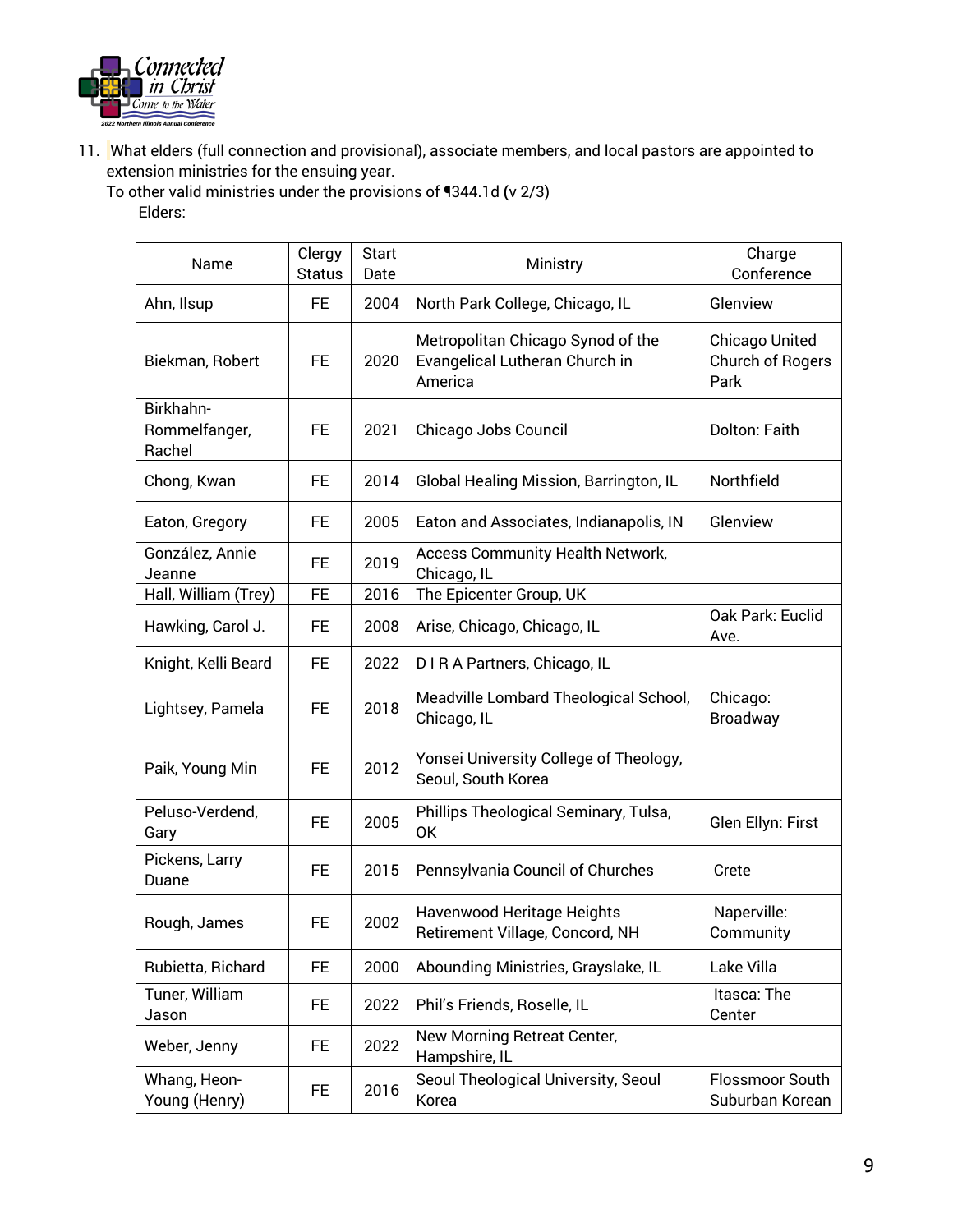

### **INFORMATION AND CONCLUDING BUSINESS**

12. Who have been transferred out to other annual conferences of The United Methodist Church (¶416.5)

| Name          | Clergy Status<br>New Conference |                              | Date of  |
|---------------|---------------------------------|------------------------------|----------|
|               |                                 | Transfer                     |          |
| Cha, Heju Nam | Elder                           | <b>Illinois Great Rivers</b> | 7/1/2022 |

13. Who are discontinued as provisional members (¶327).

b) By voluntary discontinuance (¶ 327.6)

| Name             | Clergy Status            |  |
|------------------|--------------------------|--|
| Hernandez, Uziel | <b>Provisional Elder</b> |  |

### 14. Who have had their conference membership terminated

By withdrawal to unite with another denomination (¶360.1, .4)

| Name        | Date Effective | <b>Prior Clergy Status</b> | New Reported<br>Denomination          |
|-------------|----------------|----------------------------|---------------------------------------|
| Hill, Carol | 11/20/2021     | FD                         | <b>Park Ridge Community</b><br>Church |

### 15. Deceased (List alphabetically)

What provisional members have died during the year -Indicate credential.

Retired:

| Name            | Date of Birth | Date of Death |
|-----------------|---------------|---------------|
| Vellinga, Henry | 9/25/1936     | 9/29/2021     |

What elders have died during the year

#### Retired:

| Name                   | Date of Birth | Date of Death |
|------------------------|---------------|---------------|
| Berchtold, Fred Arthur | 9/19/1936     | 6/28/2021     |
| Boyer, Richard M.      | 6/23/1936     | 8/6/2021      |
| Conger, Fred H.        | 2/22/1933     | 6/11/2021     |
| Constantino, Leo M.    | 5/14/1935     | 8/10/2021     |
| Galow, Clyde           | 2/13/1928     | 11/13/2021    |
| Giese, Judith Marie    | 10/15/1953    | 9/29/2021     |
| Heyer, Edward Leon     | 12/17/1927    | 5/31/2021     |
| Janes, Bruce           | 10/27/1926    | 4/19/2022     |
| Keller, Robert         | 2/1/1933      | 4/25/2022     |
| Loaiza, Evaristo       | 10/25/1924    | 2/13/2022     |
| Lovell, J. Peter       | 12/21/1940    | 6/29/2021     |
| Noxon, Andrew Carson   | 2/4/1929      | 8/29/2021     |
| Pangilinan, Rogelio    | 9/1/1940      | 12/27/2021    |
| Robinson, Flora        | 2/15/1942     | 7/20/2021     |
| Ruth, Orrell           | 11/13/1937    | 3/21/2022     |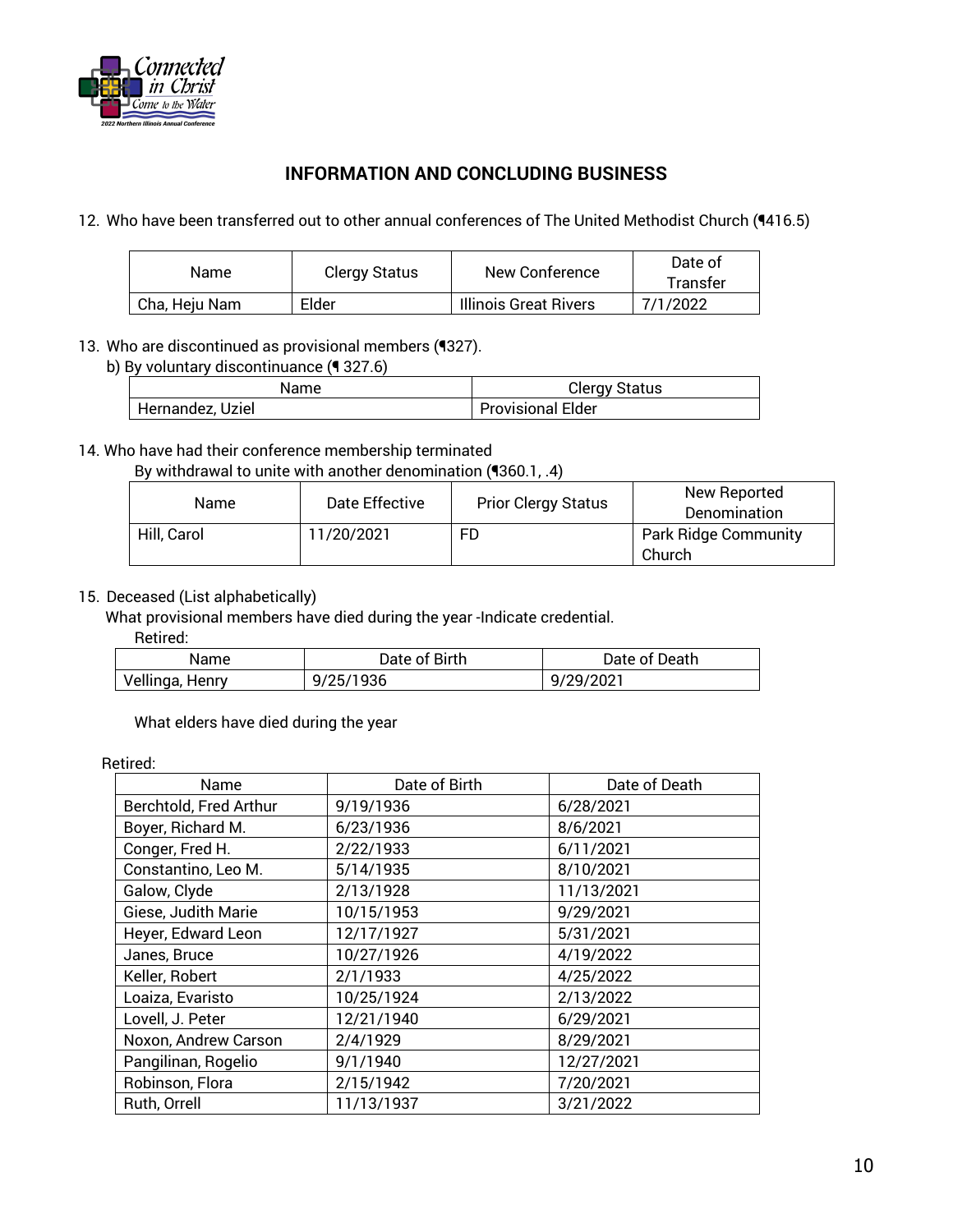

### Local Pastors:

| Name         | Date of Birth | Date of Death |
|--------------|---------------|---------------|
| Downs, Gregg | 2/12/1953     | 5/2/2022      |
| May, Thoreau | 5/18/1958     | 7/29/2021     |

Associate Member

| Name             | Date of Birth | Date of Death |
|------------------|---------------|---------------|
| Loaiza, Evaristo | 10/25/1924    | 2/13/2022     |

16. What provisional or ordained members (elders and deacons) have received appointments in other Annual Conferences of The United Methodist Church while retaining their membership in this Annual Conference  $(99331.8, 346.1)$ 

(a)

| Name             | <b>Clergy Status</b> | <b>Conference Where</b><br>Appointed | Appointment |
|------------------|----------------------|--------------------------------------|-------------|
| Barkley, Laura   | FE.                  | Kentucky                             | 2022        |
| Casey, Sarah     | FE                   | <b>Pacific Northwest</b>             | 2016        |
| Evans, Betsy     | <b>PD</b>            | <b>West Virginia</b>                 | 2020        |
| Green, William   | FE                   | Baltimore/Washington                 | 2016        |
| Ko, Eun Young    | FE                   | <b>Desert Southwest</b>              | 2021        |
| McCoy, Jon       | FE                   | Mississippi                          | 2020        |
| Nolden, Paul     | FE.                  | New England                          | 2017        |
| Roh Kenneth      | FE                   | Cal/Pac                              | 2020        |
| Schol, Mark      | FE                   | <b>Greater New Jersey</b>            | 2018        |
| Yoo, Ran         | FE                   | Wisconsin                            | 2016        |
| Van, Christian   | FE                   | North Georgia                        | 2020        |
| Wilson, Jennifer | FE                   | Wisconsin                            | 2021        |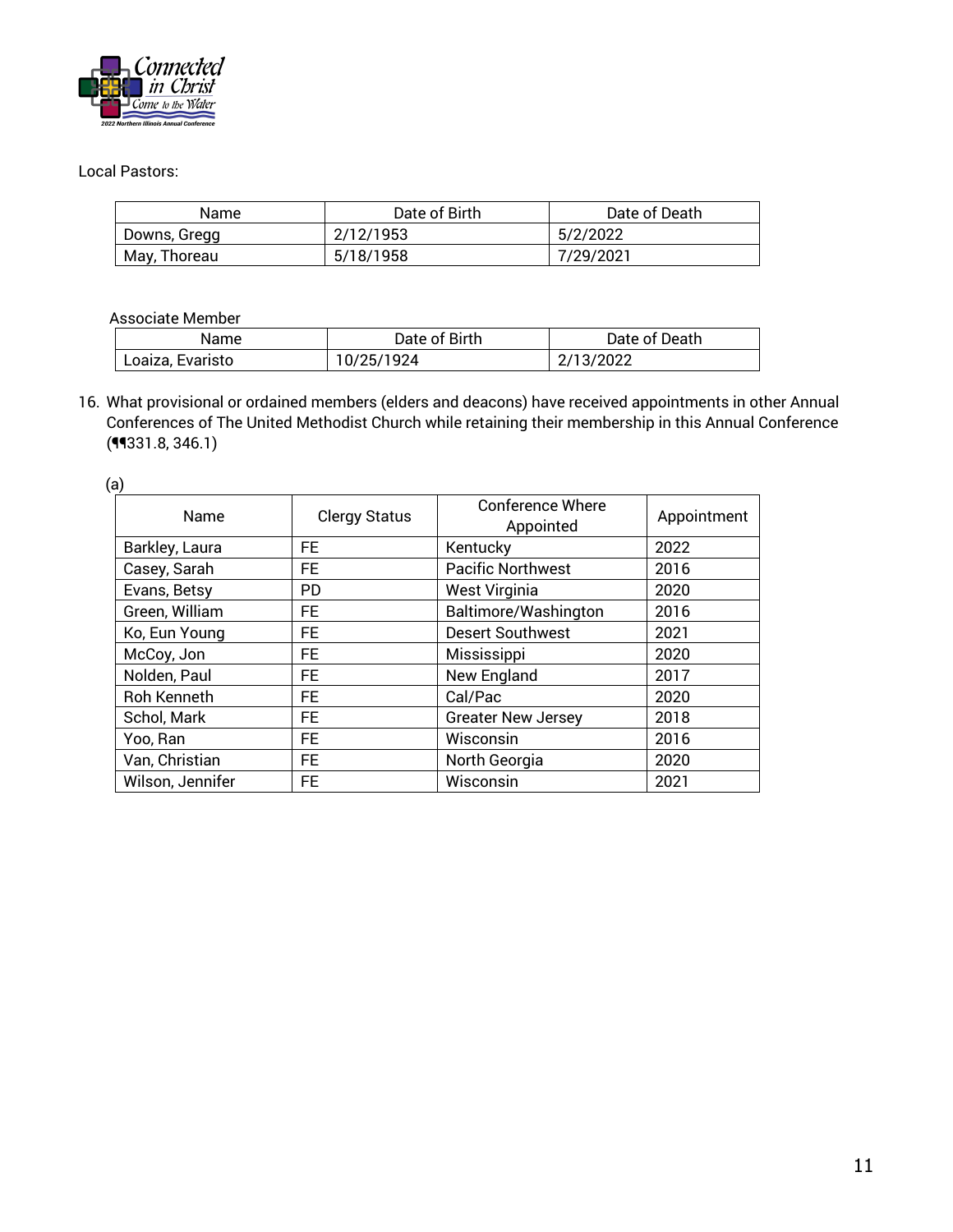

18. What elders (full connection and provisional), associate members, and local pastors are appointed to extension ministries for the ensuing year. Within the connectional structures of United Methodism (¶344.1a,c)

| Name                         | Clergy<br><b>Status</b> | Date<br>Effective | <b>Extension Ministry Appointment</b>                     | Charge<br>Conference     |
|------------------------------|-------------------------|-------------------|-----------------------------------------------------------|--------------------------|
| Bross, Jeffry                | <b>FE</b>               | 2018              | District Superintendent, Prairie Central                  |                          |
| Christopherson,<br>Arlene W. | FE                      | 2007/2016         | Assistant to the Bishop and DCM                           | Chicago: FUMC            |
| Conway, Jacques              | <b>FE</b>               | 2016              | District Superintendent Lake South                        |                          |
| Gilbert, Brian               | FE                      | 2019              | District Superintendent, Prairie South                    |                          |
| Grandon-Mayer,<br>Fabiola    | <b>FE</b>               | 2019              | District Superintendent, Prairie North                    |                          |
| Isaac, Brittany              | <b>FE</b>               | 2018              | District Superintendent, Lake North                       |                          |
| Kim, Jin Yang                | FE                      | 2017              | GBGM/Switzerland                                          |                          |
| Kim, Thomas E.               | FE                      | 2018              | <b>United Methodist Communications</b>                    | Mundelein:<br>Vision     |
| Kim, Young Seon              | <b>FE</b>               | 2014              | <b>GBGM Dir. Next Gen. Ministries, Tanzania</b>           | Orangeville              |
| Lee, Jongmin Martin          | FE                      | 2000              | Director of Congregational Development &<br>Redevelopment | Chicago: FUMC            |
| Na, Hyemin                   | <b>FE</b>               | 2022              | Wesley Theological Seminary, Washington DC                |                          |
| Oh, CheonEui                 | <b>FE</b>               | 2018              | <b>United Methodist Communications</b>                    |                          |
| Pirtle, Pamela               | FE                      | 2019              | COSROW                                                    | Chicago: St. Mark        |
| Takahashi, Yoshiya           | <b>FE</b>               | 2020              | <b>Duke University</b>                                    |                          |
| Walters, Christopher         | <b>FE</b>               | 2016              | <b>NIC United Methodist Foundation</b>                    | Glenview:<br>Glenview    |
| Ward, Tyler                  | <b>PE</b>               | 2021              | <b>GBGM</b>                                               | Naperville:<br>Community |
| Woo, Kyeong-Ah               | <b>FE</b>               | 2017              | GBGM/Switzerland                                          |                          |

### To ministries endorsed by the Board of Higher Education and Ministry (344.1b)

| Name                       | Clergy<br><b>Status</b> | Date<br>Effective | <b>Extension Ministry Appointment</b>                    | Charge<br>Conference                  |
|----------------------------|-------------------------|-------------------|----------------------------------------------------------|---------------------------------------|
| Campañano, Digna           | FE                      | 2014              | Advocate Sherman Hospital, Elgin, IL                     | Aurora: Wesley                        |
| Eubanks, Mary Lou          | PL                      | 2015              | Kindred Hospital, Sycamore, IL                           | Sycamore                              |
| Harbour, Sandra            | FE                      | 2014              | Moffitt Cancer Center, Tampa, FL                         | Rockford: Christ                      |
| Jacques, Susan             | <b>FE</b>               | 2005              | St. Vincent Heart Center of Indiana, Indianapolis,<br>IN | Downers Grove:<br><b>FUMC</b>         |
| LeCompte, Carol            | FE.                     | 2015              | Atrium Health Pineville, Charlotte, NC                   | Naperville:<br><b>Wheatland Salem</b> |
| Lee, DooSoo                | <b>FE</b>               | 2018              | <b>United States Army</b>                                |                                       |
| Mariani, Matthew           | <b>PE</b>               | 2022              | Northwestern Medicine, Huntley, IL                       | Evanston: First                       |
| McCleneghan, Brett         | <b>RE</b>               | 2019              | Houston Methodist Hospital, The Woodlands, TX            | Park Ridge:<br>Community              |
| Moore, Jeffrey             | <b>FE</b>               | 2016              | Federal Correctional Institution, Allenwood, PA          | Hinsdale                              |
| Park, Kyungsu              | <b>FE</b>               | 2021              | Silverado Hospice Costal Valleys, Temecula, CA           |                                       |
| Shapley, Dean              | <b>FE</b>               | 2018              | Lowell General Hospital, Lowell, MA                      | Chicago: FUMC                         |
| Starwalt, Joy              | <b>FE</b>               | 2017              | Lincolnland Hospice, Mattoon, IL                         | <b>Belvidere: FUMC</b>                |
| Wilson, Laura<br>Underwood | <b>FE</b>               | 2021              | Heartland Hospice, Buffalo Grove, IL                     |                                       |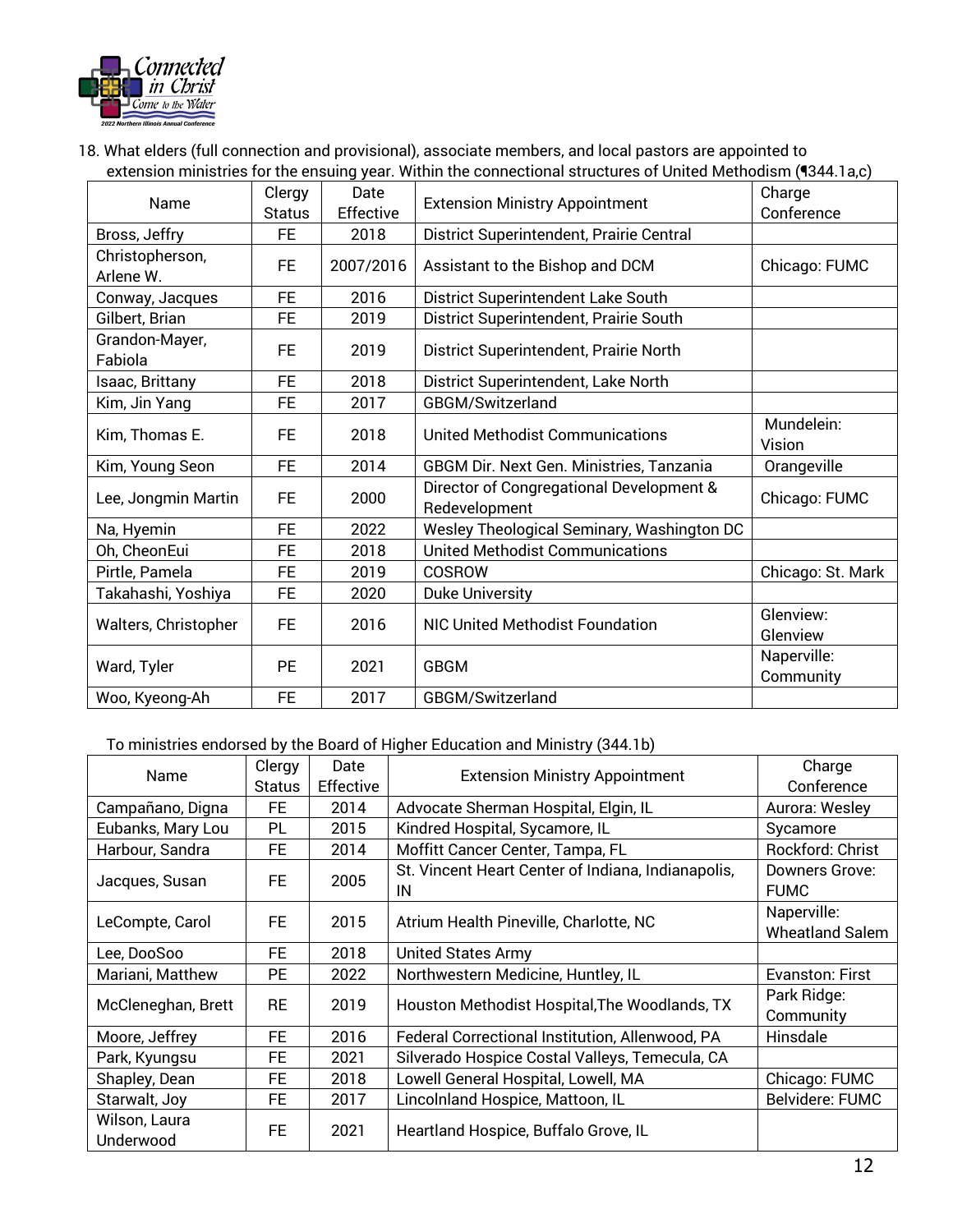

### To other valid ministries

Deacons

| Name                      | Clergy<br><b>Status</b> | Date<br>Effective | Ministry/Assignment                                                 | Charge<br>Conference                     |
|---------------------------|-------------------------|-------------------|---------------------------------------------------------------------|------------------------------------------|
| Barclay, M                | <b>FD</b>               | 2017              | Enfleshed, Iowa City, IA                                            | Chicago:<br>Broadway                     |
| Bowes, Elizabeth          | <b>FD</b>               | 2019              | Everytown for Gun Safety Action Fund, Naperville, IL                | Naperville:<br>Community                 |
| Cheema, Jane              | FD                      | 2022              | Appalachia Service Project,<br>Johnson, TN                          |                                          |
| Dorr, Wes                 | FD                      | 2022              | West Cook YMCA, Power Scholar Academy Site<br>Manager, Oak Park, IL | Downers Grove:<br>First                  |
| Evans, Elizabeth          | <b>FD</b>               | 2021              | Sexual Trauma and Abuse Care Center, Lawrence,<br>Kansas            |                                          |
| Gillespie, Tura           | PD                      | 2020              | Teaching Cultural Compassion, Arlington, VA                         | Chicago: First                           |
| Grasse-Hendrix,<br>Gloria | <b>FD</b>               | 2013              | Center for Religion & Psychotherapy, Chicago, IL                    | Chicago: Ravenswood<br>Fellowship        |
| Gross, Gregory            | <b>FD</b>               | 2015              | Care for Real, Chicago, IL                                          | Chicago: Berry<br>Memorial               |
| Hunter, Nancy<br>Grim     | PD                      | 2016              | Chicago State University, Chicago, IL                               | Oak Park: St.<br>John's                  |
| Hwang, Heesung            | <b>FD</b>               | 2017              | Chicago Theological Seminary, Chicago, IL                           | Chicago: First                           |
| Ilseman,<br>Adrienne Ann  | FD                      | 2008              | Healing Flow Yoga and Retreat Ministries,<br>Naperville, IL         | Naperville:<br>Wesley                    |
| Ingram, Deborah           | <b>FD</b>               | 2021              | Edwards Hospital, Naperville, IL                                    | Oswego: Good<br>Shepherd                 |
| Isaac, Monica             | <b>FD</b>               | 2021              | Ampersand Counseling & Wellbeing, Evanston, IL                      | Evanston: First                          |
| Johnson,<br>William Cody  | <b>PD</b>               | 2021              | Advocate Aurora Health, Chicago, IL                                 |                                          |
| Lewis-Davis,<br>Kimberly  | <b>FD</b>               | 2014              | Chicago Police Department, Chicago, IL                              | Chicago: Maple<br>Park                   |
| Lockhart-Gilroy,<br>Annie | <b>FD</b>               | 2019              | Phillips Theological Seminary, Tulsa, OK                            | Evanston: First                          |
| Loeppke, Teran            | <b>FD</b>               | 2019              | InterFaith Fellowship, Hamden, CT                                   |                                          |
| Loveridge, Danice         | <b>FD</b>               | 2020              | Healthy 4U, Poplar Grove, IL                                        | <b>Cherry Valley</b>                     |
| Pepper, Luke              | <b>FD</b>               | 2017              | Jay Stream Middle School, Carol Stream, IL                          | West Dundee:<br>First                    |
| Rawlinson, Mary           | <b>FD</b>               | 2022              | Hamptons Center for Rehabilitation & Nursing,<br>Southhampton, NY   | Chicago: United Church<br>of Rogers Park |
| Smoke, John               | <b>FD</b>               | 2008              | Hillcrest Elementary School, Downers Grove, IL                      | Downers Grove:<br>First                  |
| Simmons, Erin             | PD                      | 2019              | Department of Children, Youth & Families, Port<br>Angeles, WA       |                                          |
| Talbert, Allyson          | <b>FD</b>               | 2015              | UI Health, Chicago, IL                                              | Chicago: Hartzell<br>Memorial            |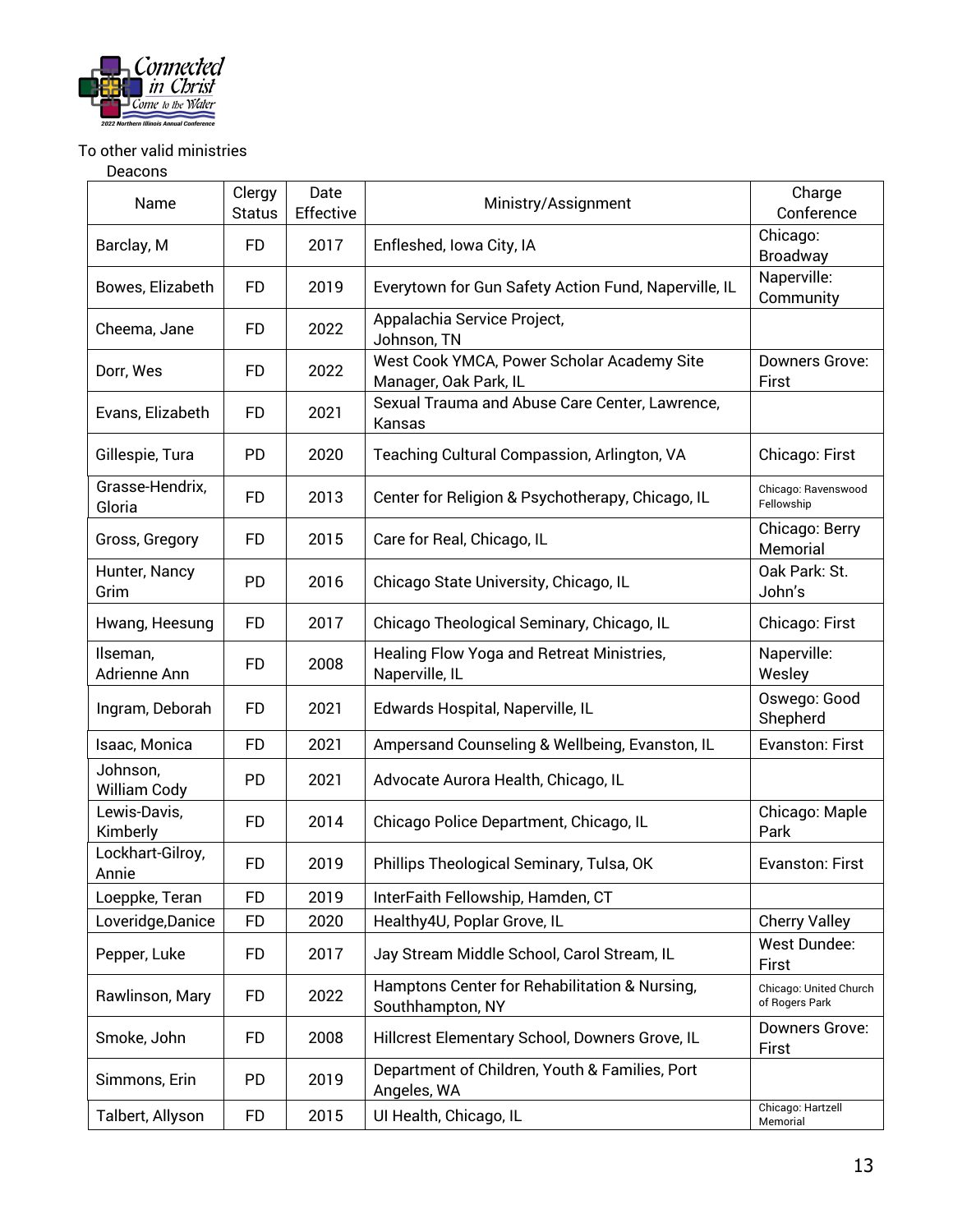

19. Who are appointed to attend school (¶416.6) (List alphabetically all those whose prime appointment is to attend school.)

| Name                 | Clergy Status | School                                             |
|----------------------|---------------|----------------------------------------------------|
| Bailey-Green, Joshua | FE            | Southern Methodist University, University Park, TX |
| Bonilla, Patricia    | FD            | Garrett-Evangelical Seminary, Evanston, IL         |

20. Where are the diaconal ministers appointed for the ensuing year (¶310) [**1992 Discipline**] (Attach list)

| Name                  | Clergy        | Date      | <b>Diaconal Ministry</b>      | <b>Charge Conference</b> |
|-----------------------|---------------|-----------|-------------------------------|--------------------------|
|                       | <b>Status</b> | Effective | Appointment                   |                          |
| Cheney-Eagan, Kathryn | Diaconal      | 11/1/2014 | <b>Reconciling Ministries</b> | Chicago: Holy Covenant   |
|                       |               |           | Network, Chicago, IL          |                          |

21. What other personal notations should be made (Include such matters as changes in pension credit (¶1506.5), corrections or additions to matters reported in the "Business of the Annual Conference" form in previous years, and legal name changes of clergy members and diaconal ministers.)

| Name                     | Clergy           |           | Diaconal Ministry       | <b>Charge Conference</b> |
|--------------------------|------------------|-----------|-------------------------|--------------------------|
|                          | <b>Status</b>    | Effective | Appointment             |                          |
| Hayag, Joy de Leon       | <b>Deaconess</b> | 7/1/2016  | Rockford: Christ        | Lanark                   |
| Inserra, Catherine Celia | <b>Deaconess</b> | 2/25/2019 | Kids Above All          | Park Ridge First         |
| Lundgren, Margaret       | <b>Deaconess</b> | 7/1/2022  | Leave of Absence        |                          |
|                          |                  | 7/1/2022  | Oak Park: St. John's    |                          |
| Mencias, Geraldine       | <b>Deaconess</b> |           | <b>Music</b>            |                          |
| Meyer, Christina M       |                  | 7/1/2014  | Rockford Public School, |                          |
|                          | <b>Deaconess</b> |           | Rockford, IL            | Oregon                   |
| Reimer, Amy Janet        | <b>Deaconess</b> | 7/1/2018  | Wilmette                | <b>Wilmette Trinity</b>  |

#### 22. Ecumenical Shared Ministries – Other Denominations ¶345

| Name             | Clergy        | Date      | <b>Ecumenical Shared</b> | <b>Charge Conference</b> |
|------------------|---------------|-----------|--------------------------|--------------------------|
|                  | <b>Status</b> | Effective | <b>Ministries</b>        |                          |
| Hides, Christine | FD.           | 7/1/2019  | Kenilworth Union Church  | Park Ridge First         |
| Marich, Claire   | FD.           | 7/1/2020  | Non-Denominational       |                          |
| McCleneghan,     | FE.           | 7/1/2015  | Union Church of Christ,  |                          |
| <b>Bromleigh</b> |               |           | Hinsdale, IL             |                          |
| Wellman, Kathy   | FD            | 7/1/2022  | Yorkfield Presbyterian   | Plainfield: First        |

23. Who are the provisional, ordained members or associate members on Transitional leave of absence

| Name           | Clergy<br>Status | Date<br>Effective | Charge Conference                |
|----------------|------------------|-------------------|----------------------------------|
| Hawkins, Debra | FE               | 12/15/2021        | Harvey: Transformation Community |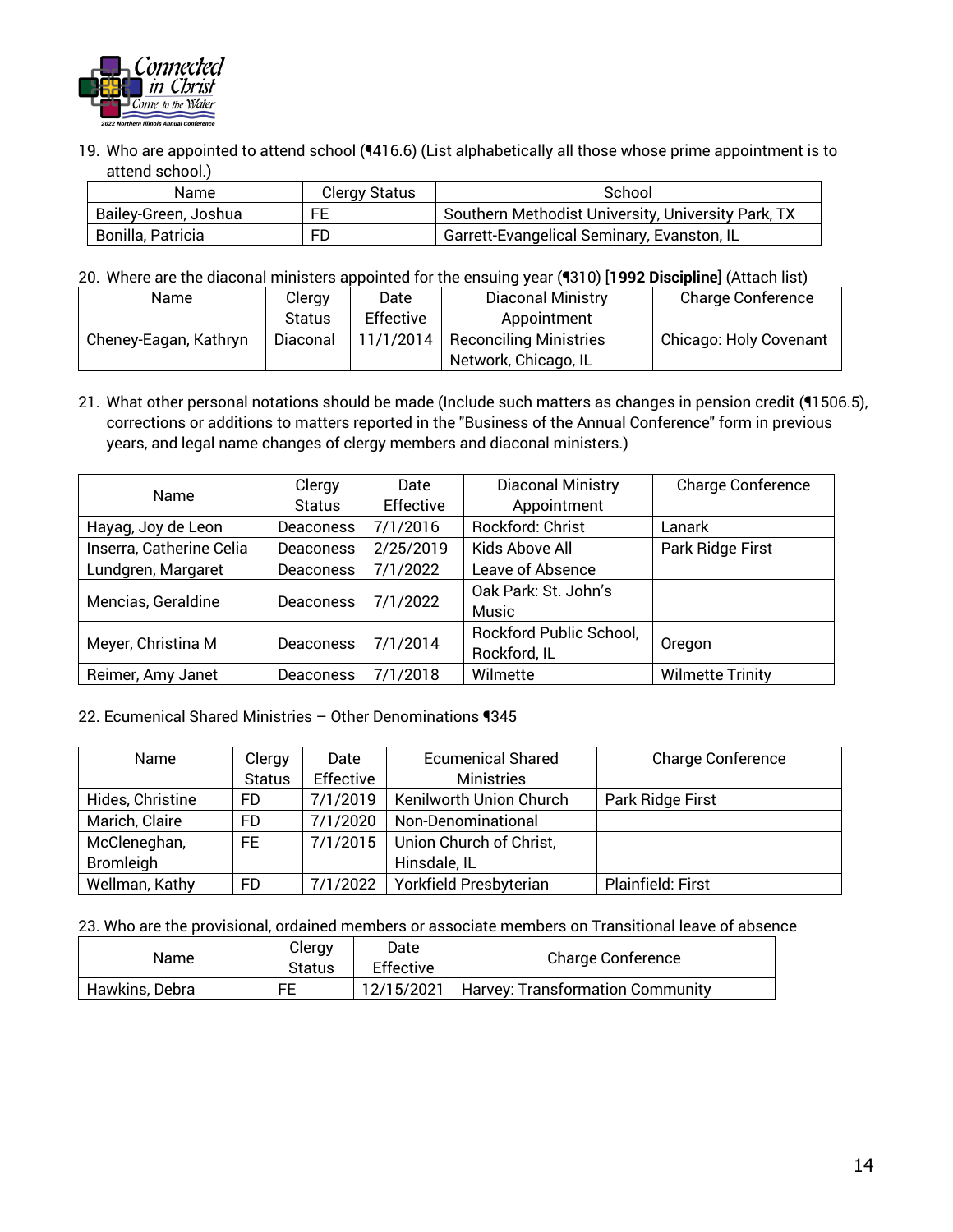

## **Fellowship of Local Pastors and Associate Members Report**

*Registrar, Rev. Sharon Engert*

It can be quite difficult to pastor a church at any time, but it has been especially difficult for us all in pastoring our churches during these last two years of COVID. During these past two years of COVID, I feel that it has been more important than ever to have support and collegiality among our pastors. And to the end, we have tried to provide ongoing support with each other through personal visits, phone calls, texts, emails, and zoom meetings. Other opportunities have also arisen for collegiality through such as Cluster gatherings and COS gatherings. Our focus has been fellowship, collegiality, learning, growth, ministry, and support.

Realizing that the District Superintendent Supply Pastors and Certified Lay Ministers, for the most part, do not have a clergy collegial support system, since 2017 we have invited the DSSs and the CLMs to join us for our meetings and several of them have attended these last few years and it continues to seem very well received by both the LPs and the CLMs and DSSs.

On Saturday, October 9th, 2021, we had our Fall meeting over ZOOM. DS Rev. Jeffrey Bross was our guest speaker and facilitator. His topic was "What Is RIGHT And GOOD With The UMC". This was a very timely topic because at that time there seemed to be so much negative talk and feeling of "what is wrong about the UMC" . And so, to talk about what is right was perfect timing. We had about 35 persons attend this zoom session.

This 2021 Fall session led into a discussion of how can we grow our church congregations when our "field" is so limited; and gave us our topic for our Spring 2022 meeting. This had direct implications for our rural communities, but also for our urban and suburban churches. In pursuing a speaker and facilitator for this topic, one person was suggested to speak on this topic…DS Rev. Dr. Brian Gilbert. We did have our Spring meeting with him as our speaker on Saturday, March 12<sup>th</sup>, 2022 and about 35 persons attended this meeting over zoom. We received lots of good ideas from him and from the attendees.

In the past, I have attended our National Fellowship of Local Pastors 3-day annual seminar. This did not happen in 2020 or 2021. I am hopeful that it will happen this Fall 2022.

On a personal note, I think that we pastors have done amazing ministry over these two years, especially with our divisive virus issues, our divisive political issues, and our divisive church issues. We have had diametrically opposed congregation members passionate on all sides of any of the fences, and not usually agreeing to disagree. We have continued to lead our church in these extraordinary times. We have led our church in safety precautions. We have learned how to do ministry in different ways. We have preached from our pulpits, from our computer screens, from our front lawns, and from our parking lots. We have cared for our congregations and communities through visits, phone calls, emails, texts, and zooms. The creativity, the passion, the caring, and the innovativeness of this "new normal" has been absolutely amazing. Both pastors and congregations very much deserve our gratitude and appreciation.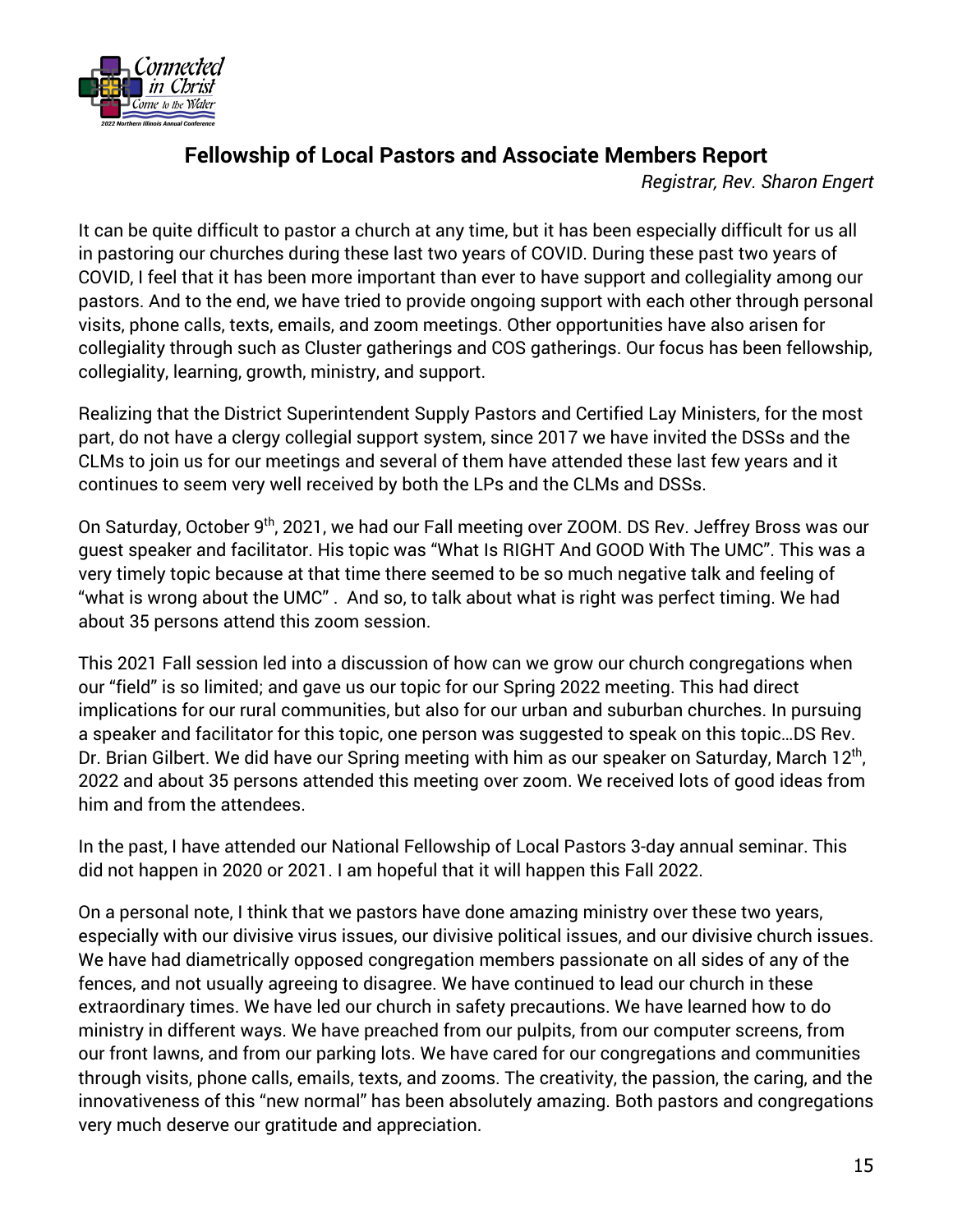

## **The Fellowship of Local Pastors and Associate Members**

## **Statistics:**

*(realizing that these statistics are always in a state of flux, this is the most current and accurate information that I have)* A big thank you goes to Marva Andrews for her assistance in this statistical report.

## **Statistics 2021-2022:**

### 2 Associate Members

- 1. Brian LeBaron (2008)
- 2. Miguel Nieves

### 58 Total Local Pastors (64 in 2020)

19 Full-time Local Pastors (22 in 2021) 39 Part-time Local Pastors (41 in 2021)

### Among Full-time and Part-time Local Pastors, we have

3 Doctorate level graduates

| 1. Tina Shelton  | D. Min. 2022 |
|------------------|--------------|
| 2. Rodney Walker | D. Min. 2016 |
| 3. Velda Wright  | Doctorate    |

### 16 Master Level graduates (12 in 2021)

| 1. Peter Ahn             | M. Div. Graduated 2021                              |  |  |  |  |
|--------------------------|-----------------------------------------------------|--|--|--|--|
| 2. Bruce Anderson        | M. Div. Graduated 2014                              |  |  |  |  |
| 3. Kim Chapman           | M. Div. Graduated 2011                              |  |  |  |  |
| 4. Dana Cox              | M. Div. Graduated 2021                              |  |  |  |  |
| 5. Mary Lou Eubanks      | MAPCC Graduated 2009 (Master of Arts in             |  |  |  |  |
|                          | Pastoral Care and Counseling)                       |  |  |  |  |
| 6. Rolland Hayag         | M. Div. Graduated 2009                              |  |  |  |  |
| 7. Mark Himel            | MAMD Graduated 2021 (Masters in Missions and        |  |  |  |  |
|                          | Discipleship)                                       |  |  |  |  |
| 8. David Jungnickel      | M. Div. Graduated 2008                              |  |  |  |  |
| 9. Teresa Lafferty       | M. Div. Graduated 2010                              |  |  |  |  |
| 10. Young Sun Lee        | M. Div. Graduated 2020                              |  |  |  |  |
| 11. Joel McClellan       | M. Div. Graduated 2021                              |  |  |  |  |
| 12. Deanna Mede          | <b>MACE (Master of Arts in Christian Education)</b> |  |  |  |  |
| 13. Cherie Quillman      | M. Div. Graduated 2022                              |  |  |  |  |
| 14. Eric Reniva          | M. Div. Graduated 2018                              |  |  |  |  |
| 15. Tina Shelton         | M. Div. Graduated 2020                              |  |  |  |  |
| 16. Elizabeth Rutherford | M. Div. Graduated 2019                              |  |  |  |  |
| 17. Rodney Walker        | M. Div. Graduated 1997                              |  |  |  |  |
|                          |                                                     |  |  |  |  |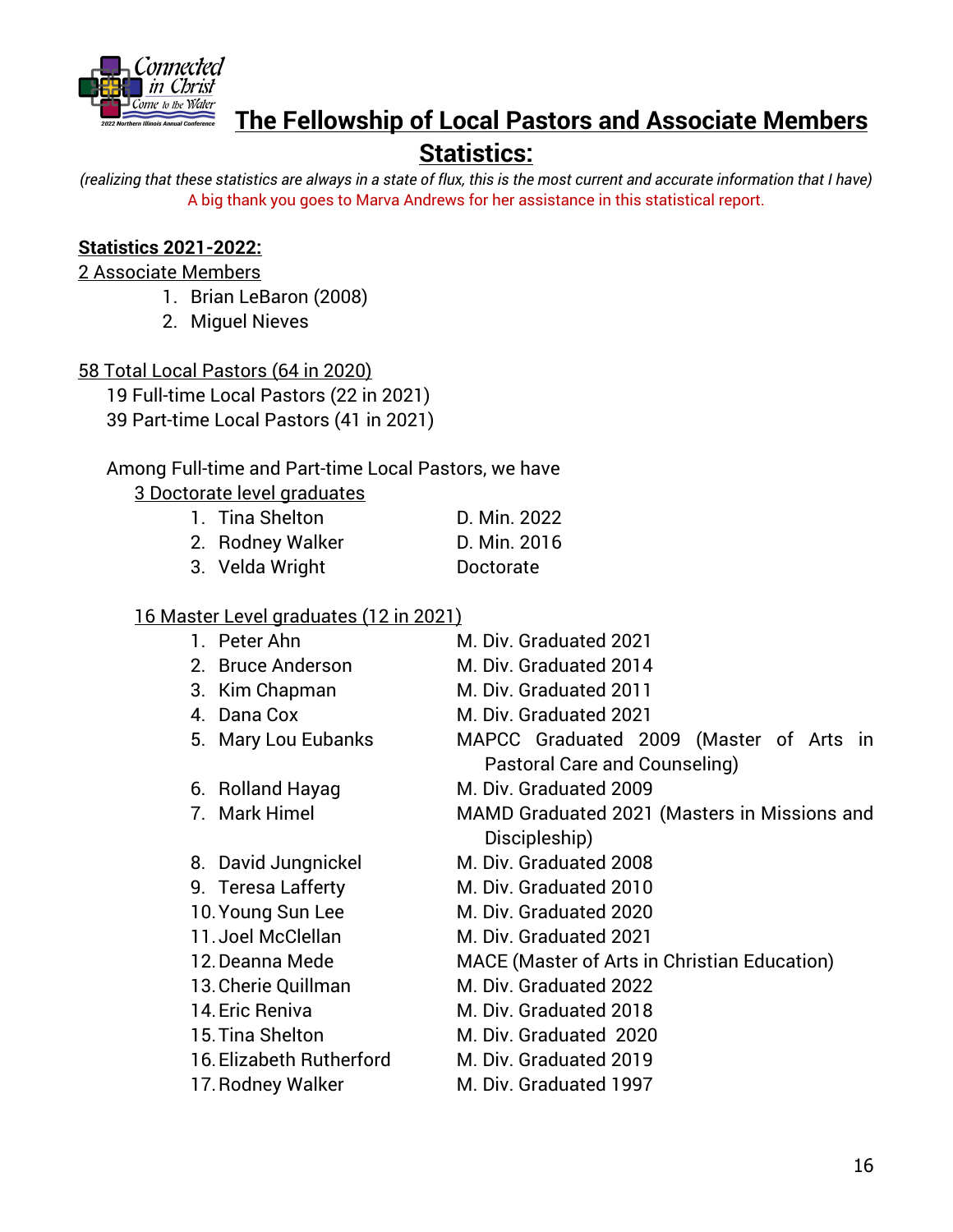

## 5 COS graduates. (5 in 2021)

| 1. Lori Bee                 | COS Graduated 2016        |
|-----------------------------|---------------------------|
| 2. Ilza-Enid Bosque-Nieves. | COS Graduated 2022        |
| 3. Sharon Engert            | COS Graduated 2015        |
| 4. Sandra J. Smith          | COS Graduated 2018        |
| 5. Jaclyn K. Wills          | <b>COS Graduated 2006</b> |

## 4 Local Pastors who have priorly retired and have appointments

- 1. Jan Shaulis
- 2. Timothy Biel Sr.
- 3. Thomas Hay
- 4. Mary Lou Eubanks

## 32 DS Supply (18 in 2021)

## 22 CLMs

- 5 CLMs serving in ministry in congregations as DSSs.
- 17 CLMs serving as Prayer Warriors, HIV/AIDS awareness and support, Care Givers Support, Youth Ministry, Visitation Ministry, local church support and Laity Development and Opportunities.

## **Milestones:**

Seminary Graduations since Clergy Session 2021

- 1. Peter Ahn M. Div. 2021
- 2. Dana Cox M. Div. 2021
- 3. Clayton Edwards M. Div 2022
- 4. Cherie Quillman: M. Div. 2022
- 5. Tina Shelton D. Min. 2022

## COS Graduation since Clergy Session 2021

1. Ilza-Enid Bosque-Nieves. COS 2022

## LP Retirements since Clergy Session 2021: (5 in 2021)

- 1. Sharon Engert
- 2. Richard Fassig
- 3. Teri Lafferty
- 4. Cheri Stewart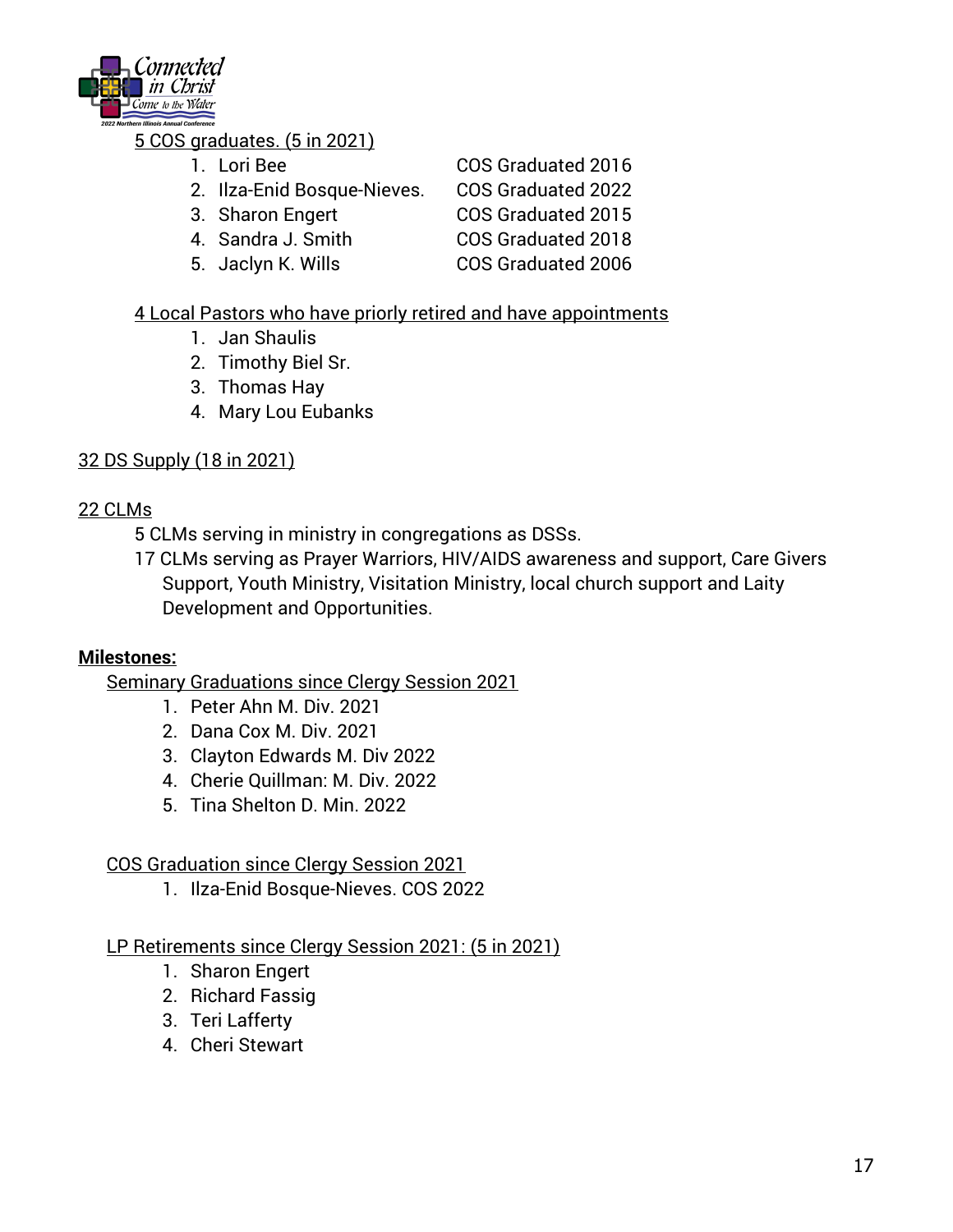

LP Licenses Granted since Clergy Session 2021

| 1. Rod Benavidez     | 1/1/2022   |
|----------------------|------------|
| 2. Cheryl Carroll    | 5/1/2022   |
| 3. Kelly McKune      | 9/1/2021   |
| 4. Jay Shin          | 8/1/2021   |
| 5. Jennifer Stephens | 5/1/2022   |
| 6. Ilhan You         | 10/15/2021 |
|                      |            |

Finally, LPs, AMs, DSSs, and CLMs are doing great ministry. Many times, these persons are juggling bi-vocational employment, their churches, their personal lives, and school all at the same time. And through it all, they are faithful to God and to their congregations and to the Conference. And we need to thank them.

1) Who are approved and appointed as: (Indicate for each person the first year the license was awarded. Indicate what progress each has made within the course of study or the name of the seminary in which they are enrolled. Indicate with an asterisk those that who have completed the five-year course of study or the M.Div. (¶319.4) PLEASE NOTE: Persons on this list must receive an episcopal appointment. (3/4 *v*)

| Name                     | <b>First Year License Awarded</b> | <b>Years Completed with Course</b><br>of Study |  |
|--------------------------|-----------------------------------|------------------------------------------------|--|
| Ashley, Corey            | 2018                              |                                                |  |
| Bee, Lori                | 2009                              | M. Div Graduated 2008                          |  |
| Brace, Jeffrey           | 2018                              |                                                |  |
| Cho, Jaeeon              | 2019                              |                                                |  |
| Cho, Nadan               | 2021                              |                                                |  |
| Eddy, Edward J.          | 2013                              |                                                |  |
| Gardner, J. Natarsha     | 2016                              |                                                |  |
| Gilmore, Mark            | 2015                              |                                                |  |
| Herrera, Juan Pablo      | 2020                              |                                                |  |
| Jungnickel, David A.     | 2006                              |                                                |  |
| Lee, Alex Sangwon        | 2021                              |                                                |  |
| Lee, Young Sun           | 2020                              |                                                |  |
| Moller, Abraham          | 2020                              |                                                |  |
| Morris, Brenda Elaine    | 2011                              |                                                |  |
| Pulgar-Hughes, Shirley M | 1998                              |                                                |  |
| Reniva, Eric M.          | 2017                              | M. Div Graduated 2018                          |  |
| Saunders, Stevan D.      | 2016                              | M. Div Graduated 2018                          |  |
| Stanford, Leslie R.      | 2017                              |                                                |  |
| Stephens, Jennifer L.    | 2022                              |                                                |  |
| Straight, Charles M.     | 2008                              |                                                |  |

a) Full-time local pastors (¶318.1)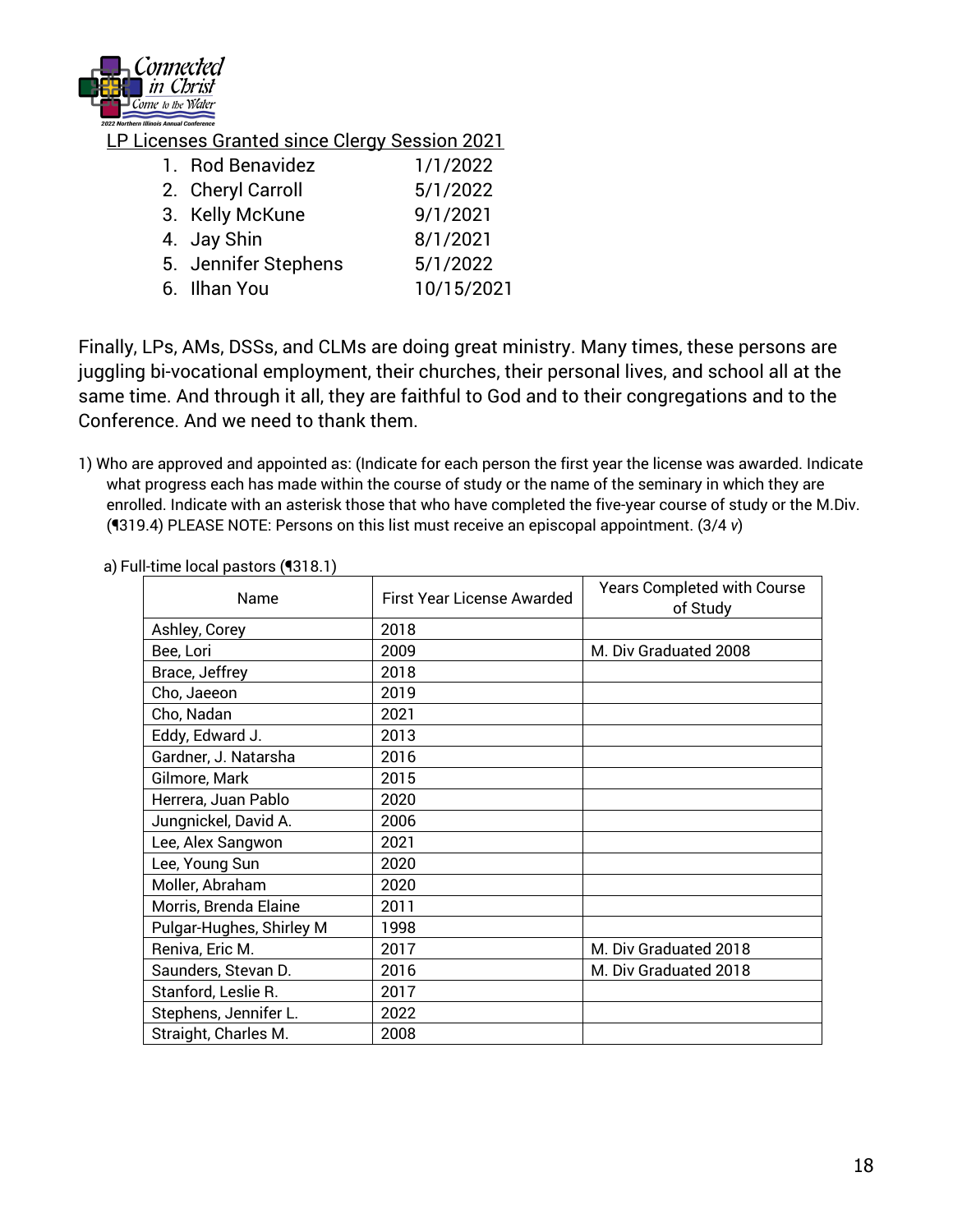

b) Part-time local pastors (¶318.2) (fraction of full-time in one-quarter increments)

| <b>Name</b>               | <b>First Year</b><br><b>License Awarded</b> | <b>Fraction of full</b><br>time to be served | <b>Years Completed with</b><br><b>Course of Study</b> |
|---------------------------|---------------------------------------------|----------------------------------------------|-------------------------------------------------------|
| Anderson, Bruce           | 2016                                        | 1/4                                          | M.Div. 2014                                           |
| Biel Sr., Timothy J.      | 2010                                        | 1/2                                          | <b>Retired LP</b>                                     |
| Bronkema, Roger           | 2013                                        | 1/2                                          |                                                       |
| Carroll, Cheryl L.        | 2022                                        | 1/4                                          |                                                       |
| Edwards, Clayton Scott    | 2021                                        | 3/4                                          |                                                       |
| Engert, Sharon            | 2009                                        | 1/4                                          | COSs graduated 2015                                   |
| Eubanks, Mary Lou         | 2015                                        | 1/2                                          | MAPCC Graduated 2009                                  |
| Gardner, Dawn Marie       | 2021                                        | 1/2                                          |                                                       |
| Hay, Thomas T.            | 2010                                        | 1/4                                          | <b>Retired LP</b>                                     |
| Hayag, Rolland B.         | 2010                                        | 1/2                                          |                                                       |
| Herrera, Juan Pablo       | 2020                                        | 3/4                                          |                                                       |
| Himel, Mark               | 2017                                        | 1/4                                          | <b>Retired LP</b>                                     |
| Jarkloh Jr., G. Morris K. | 2020                                        | 1/2                                          | <b>MAMD 2021</b>                                      |
| Le, Mai                   | 2020                                        | 1/4                                          |                                                       |
| Lozano, Emma              | 2015                                        | 1/4                                          |                                                       |
| Mason, Luther             | 2016                                        | 1/2                                          |                                                       |
| McKune, Kelly             | 2021                                        | 1/4                                          |                                                       |
| Mede, Deanna Moore        | 2011                                        | 3/4                                          | <b>MACE</b>                                           |
| Mitchell Sr., Michael     | 2013                                        | 1/2                                          |                                                       |
| Molina Jr., Jesus         | 2006                                        | 3/4                                          |                                                       |
| Munro, Joe Michael        | 2017                                        | 1/2                                          |                                                       |
| Novy, Terri               | 2019                                        | 1/4                                          |                                                       |
| Ottens, Richard           | 2020                                        | 1/4                                          |                                                       |
| Plock, Donald             | 2017                                        | 1/4                                          |                                                       |
| Quillman, Cherie          | 2020                                        | 1/4                                          |                                                       |
| Rich, Gary                | 2017                                        | 1/4                                          |                                                       |
| Rivera, Ruben             | 2012                                        | 3/4                                          |                                                       |
| Rochet, Auderine          | 2010                                        | 3/4                                          |                                                       |
| Schwirblat, Siegfried     | 2019                                        | 1/2                                          |                                                       |
| Sersen, Karen             | 2013                                        | 1/2                                          |                                                       |
| Shaulis, Janice G.        | 2013                                        | 1/2                                          | <b>Retired LP</b>                                     |
| Shelton, Tina             | 2020                                        | 1/4                                          |                                                       |
| Shin, Jay Hyesang         | 2021                                        | 1/4                                          | M. Div 2020                                           |
| Smith, Sandra J.          | 2010                                        | 1/4                                          | COS Graduated 2018                                    |
| Walker, Rodney C.         | 2014                                        | 3/4                                          | M.Div Graduated 2016                                  |
| Wills, Jaclyn K.          | 2001                                        | 1/4                                          | COS Graduated 2006                                    |
| Woo, Chanje               | 2021                                        | 1/2                                          |                                                       |
| Wright, Velda M.          | 2018                                        | 1/4                                          |                                                       |
| You, Ilhan                | 2022                                        | 3/4                                          |                                                       |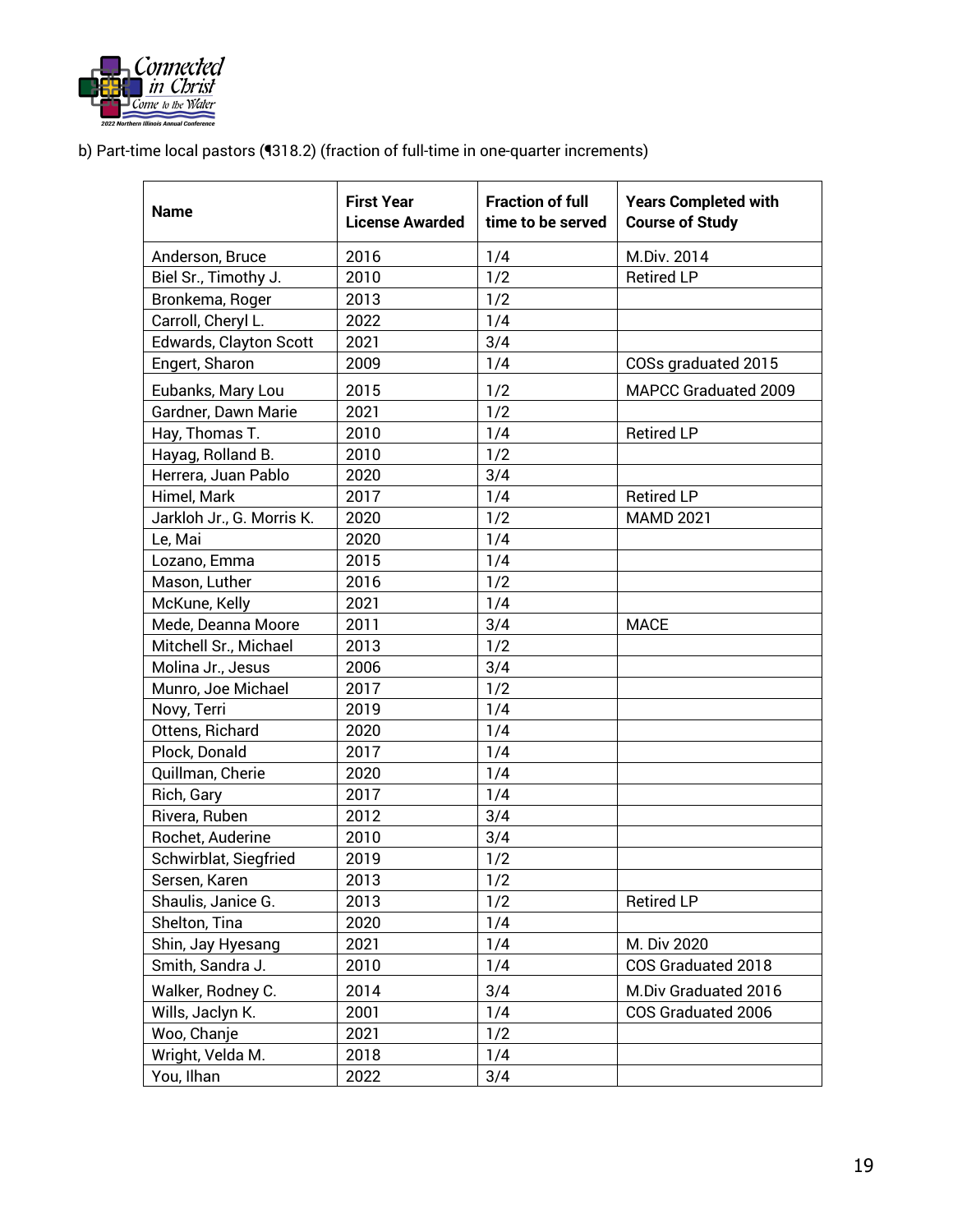

# **2022 Northern Illinois Order of Deacons Report**

*By: Rev. Adrienne Stricker, Co-chair, Order of Deacons Presented by: Rev. Barbara Javore*

The Order of Deacons continues to find new ways to live into our call to serve the church and world. We are excited to share that our order just finished a virtual book study of Dr. Margaret Ann Crain's book, Advancing the Mission: The Order of Deacon in the United Methodist Church. This book is an excellent resource for all deacons as we embrace our history and look to the future of what it means to be in ministries of Word, Service, Compassion and Justice.

Since the last annual conference, we have continued to enjoy having small group meetings via Zoom, and in late March we had another "Lunch and Learn" session. This was a time of sharing resources from our ministries and discussing ideas as an order. One great suggestion that came out of this meeting was to develop a document of shared resources we can all use as we continue in diaconal ministries in the midst of COVID. Because we're blessed to have such a diversity of creative ministries in our order, we will also use this document to recognize and utilize the many resources and publications created by our own Northern Illinois deacons.

Our deacons serve outside the church in a multitude of ways - including ministries of education, mission, college ministries, counseling and therapy, after school care, social work, and hunger advocacy, to name a few. We also serve in an array of ministries in local churches: through preaching, leading the liturgy, ministries with children and youth, faith formation, mission outreach, and congregational care.

One of the things we like to do each year is share our current demographics with the annual conference because these numbers tell stories and show patterns of ministry that are significant for the future of the church.

- We currently have 36 Deacons who are in active ministry:
	- o 12 are serving in churches as their primary appointment (including one serving in another denomination)
	- $\circ$  24 are serving in ministry beyond the local church. Not only are we one of the few conferences in the U.S. with a higher number appointed beyond the local church, but this is the highest number we've had serving outside the church in years. Thanks be to God for leading us to creative and fruitful ministries!
- 28 of our active deacons live in Northern Illinois and 8 serve in other states (Iowa, Virginia, Oklahoma, Washington, Connecticut, Kansas, West Virginia, New York). We also have a large number of retired deacons living in many other states and still serving in ministry in some way.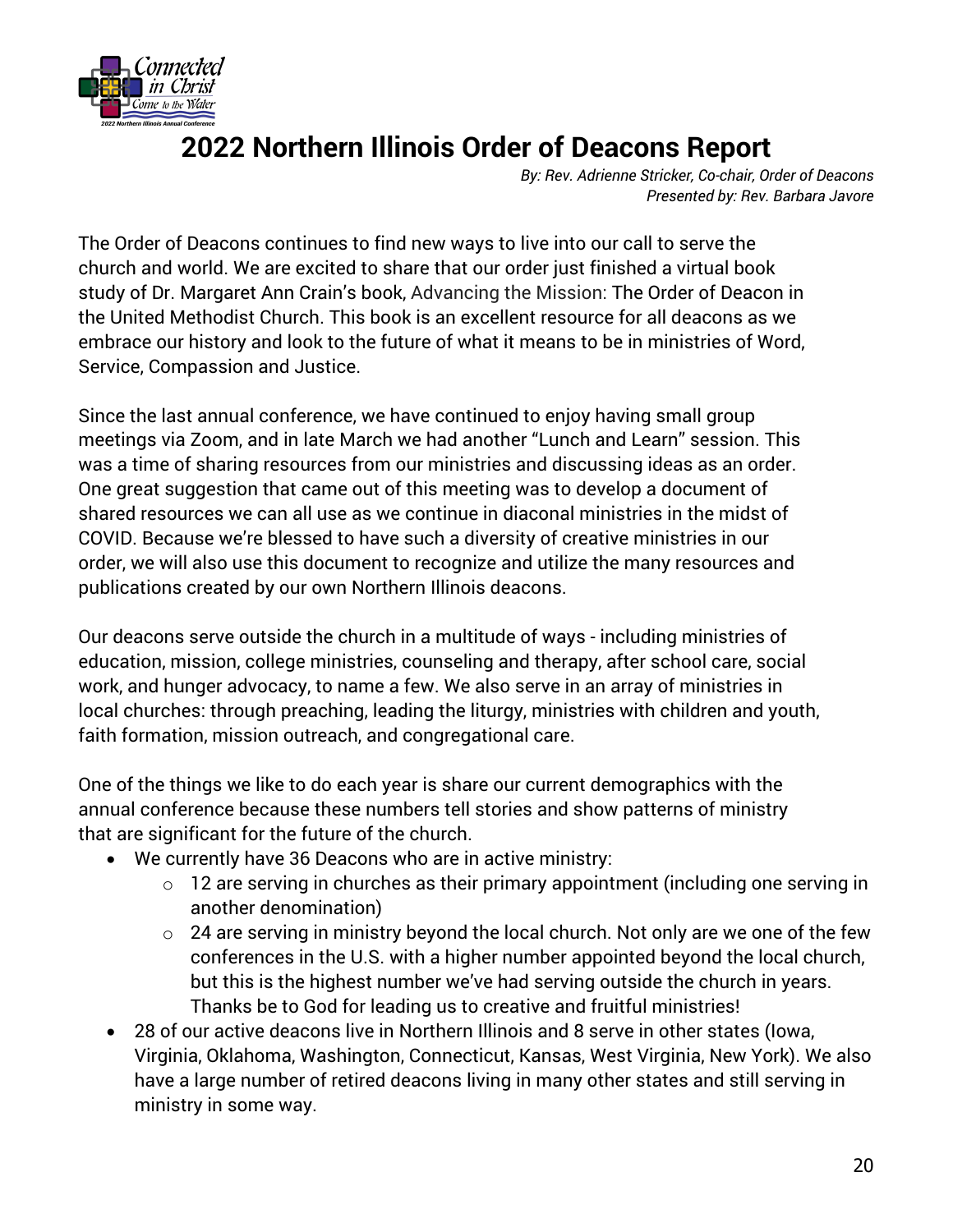

Since our last annual conference, we have two deacons who have moved to retirement: Cheri Magrini and Bonny Roth. Cheri became a provisional member in 2002 and a deacon in full connection in 2005. During her ministry she served at Northbrook: North Northfield in Glenview; First UMC Chicago Temple; in the Bi-Polar Support Alliance Chicago Loop Chapter as president, and as the director of Woodland Spiritual Retreats for Women in Ministry in Woodstock, IL. Bonny Roth moved to retirement from First UMC Evanston. Bonny became a provisional deacon in 2012 and a deacon in full connection in 2014. She served at First UMC Evanston as Pastor of Pastoral Care and Faith Formation. Bonny has also served as the chaplain for clergy candidates interviewing for commissioning and ordination. We are so thankful for the ministries of Cheri and Bonny, and for the ways in which they have shown the love of Christ in the world through their creativity and faithfulness.

The order of deacons would also like to recognize Rev. Lucas Pepper. Luke has served as co-chair of the order since 2019 alongside Adrienne Stricker, who is currently on Family Leave. Luke's primary ministry is teaching at Jay Stream Middle School, and we celebrate with Luke that he was recently elected as co-president of the Carol Stream Educational Association, a union which advocates for justice and equity in education. Due to his need to invest more time as co-president, Luke is ending his time as co-chair. On behalf of the order, thank you, Luke, for serving!

2021 marked the 25th anniversary of the Order of Deacons, which means that this year is 25 years since the first class of Deacon ordinands.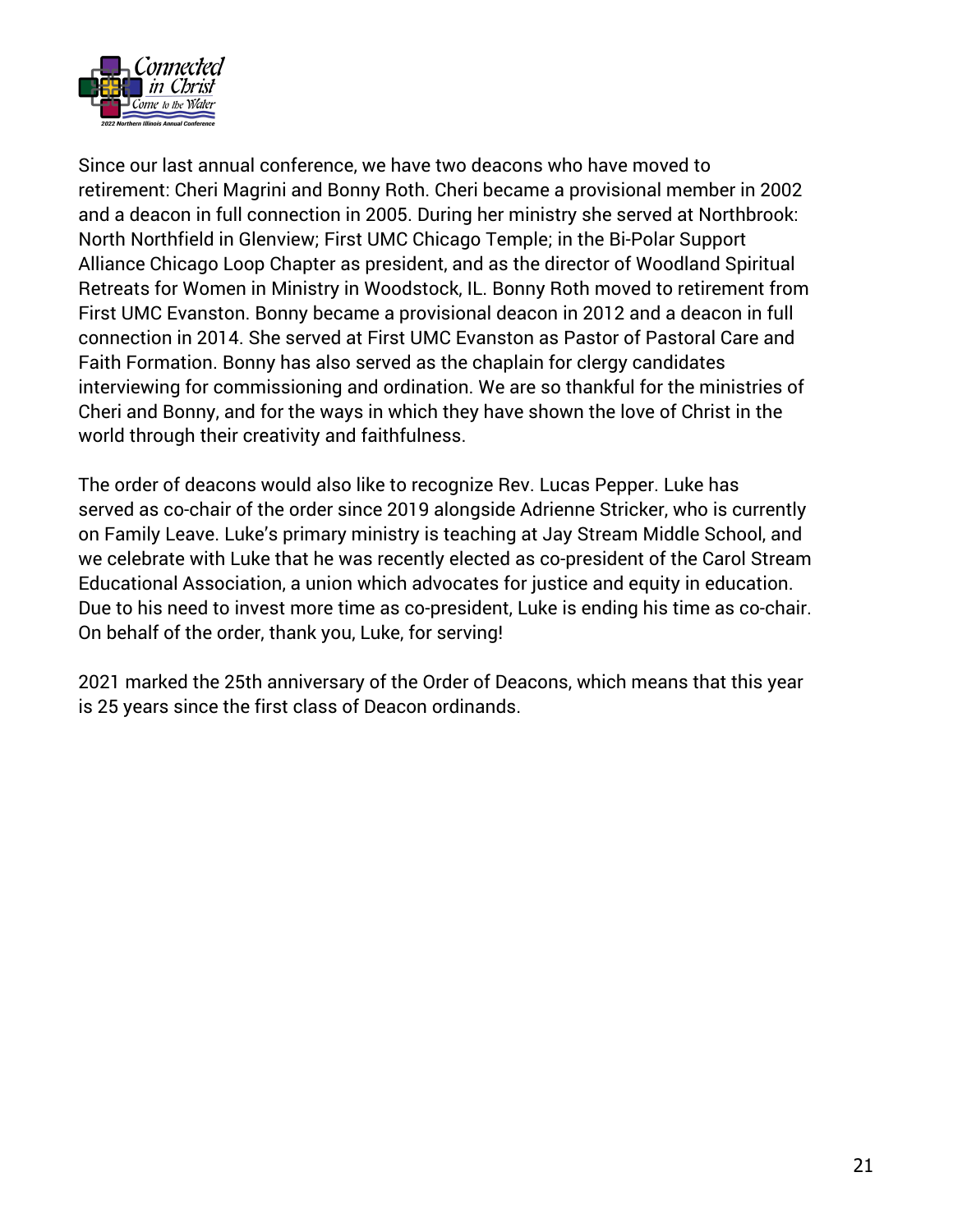

## **Order of Elders Report**

*Chair, Rev. Paul H. Lee*

*And are we yet alive, And see each other's face. Glory, and thanks to Jesus give For his almighty grace!* - The United Methodist Hymnal, No. 553

I want to celebrate that we finally have an in-person clergy session and that share the sacred fellowship with many colleagues in ministry. We've been through many complex challenges during the Pandemic. I don't think that Charles Wesley's hymn, *And Are We Yet Alive*, has touched our hearts more than today.

To prepare for the Order of Elders' gathering, we have a team of 5 or 6 colleagues and brainstorm, design, plan and host the collegial gathering for all retired and active elders and the commissioned elders to support one another. The 2021 gathering was designed to share the thoughts and ideas to get through the Pandemic and navigate the ministry. Yet, since our first meeting last September, the team shared the common need to focus on our identity as clergy and help rediscover our call to ministry. The team chose Kaitlin Curtice among a couple of speaker candidates, as her book, *Native*, focuses on reclaiming identity and meaning of life.

We planned the in-person gathering, but due to the spike of the covid variant, the gathering was held on a virtual platform. Curtice provided a workshop that helped us create a safe space and ponder our "true self." And I appreciate our Bishop Hopkins summarized and applied it to our ministry. After the workshop, sixteen colleagues nurtured our fruitful conversations as facilitators and created a venue where all voices were valued. Rev. Mark Meyer and Bishop Hopkins delivered messages of hope for the future. One hundred fifty-four colleagues participated and fostered collegial support. I sincerely appreciate Rev. Jenny Weber, who led the opening prayer, sixteen facilitators, Rev. Mark Meyer, Bishop Hopkins, and the team.

I hope that we will have the following year's gathering in person and continue supporting and nurturing one another.